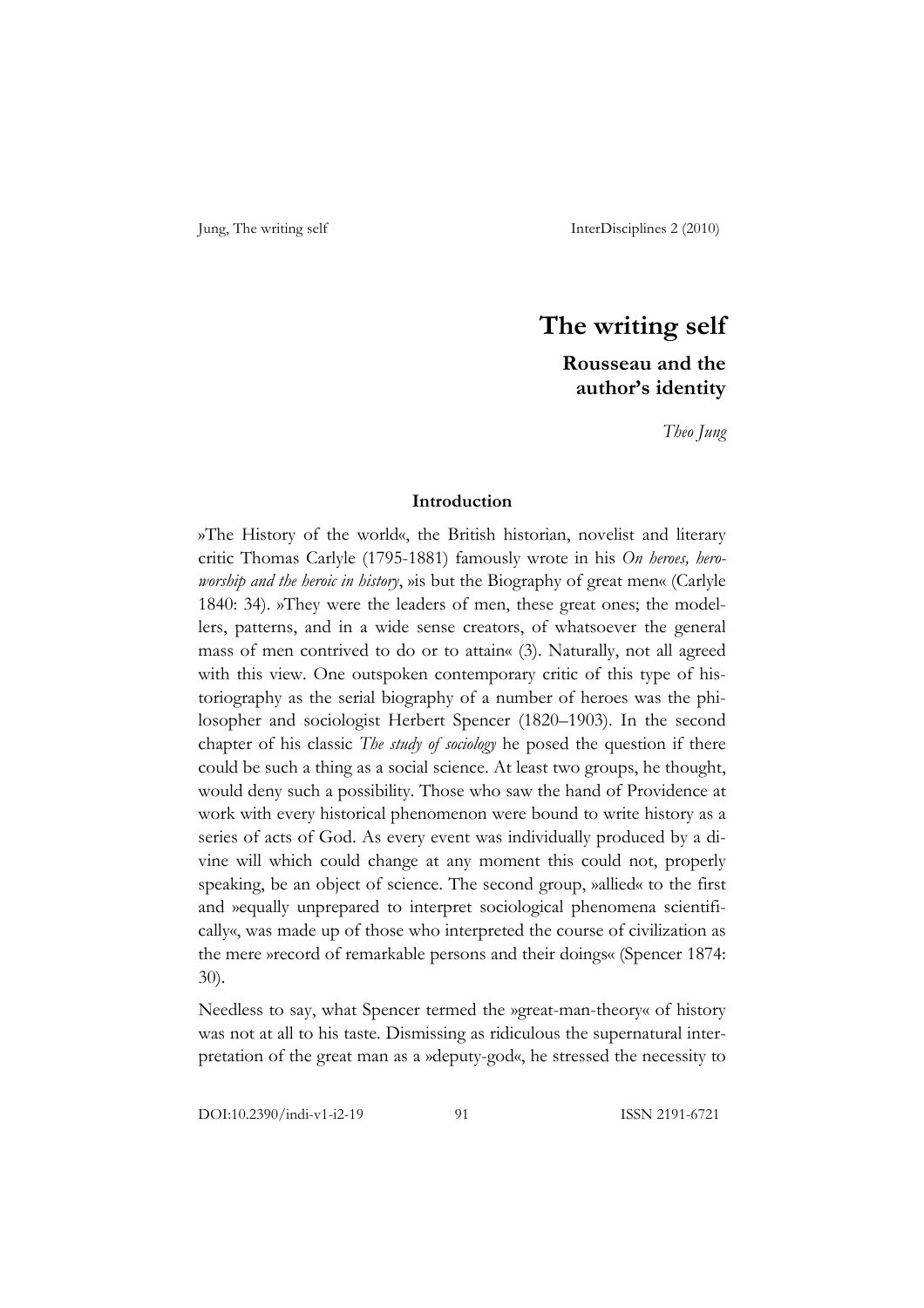account for his natural origins. Like all other phenomena, the great man should be understood as a product of a »long series of complex influences«. »Along with the whole generation of which he forms a minute part – along with its institutions, language, knowledge, manners, and its multitudinous arts and appliances, he is the result of an enormous aggregate of forces that have been co-operating for ages.« Although Spencer did not deny that certain outstanding individuals could have a decisive influence on the history of societies, he stressed that »[b]efore he can re-make his society, his society must make him« (34-35).

As the intellectual weaknesses of the »great-man-theory« were only too obvious, in Spencer's opinion its continuing popularity could only be accounted for by other factors: the universal love of »personalities«, the theory's enticing combination of instruction and amusement, and its beautiful simplicity (32-33). Significantly, Spencer traced its origins to the pre-scientific narratives told by »savages« assembled around their campfires and to the records of early – »uncivilized and semi-civilized« (30-31) – peoples. In this context there could even be, he admitted, a limited truth to the »great-man-theory« in that it »approximately expresses the fact in representing the capable leader as all-important«. But inasmuch as societies had become more complex, they could no longer be adequately understood in this way. A true science of society was needed and the degree to which someone was prepared to switch his focus from the individual to the general structures of social life could be taken as a meassure of his intellectual maturity: »If you want roughly to estimate any one's mental calibre, you cannot do it better than by observing the ratio of generalities to personalities in his talk – how far simple truths about individuals are replaced by truths abstracted from numerous experiences and things« (Spencer 1874: 32).

Carlyle had anticipated this type of argument and had tried to answer it in advance. In his eyes, the modern disposition against hero-worshipping was a woeful sign of the times. It was symptomatic of an age that reduced all greatness to the circumstances of its emergence. »Show our critics a great man,« he wrote, »they begin to what they call ›account‹ for him; not to worship him, but take the dimensions of him, – and bring

DOI:10.2390/indi-v1-i2-19 92 ISSN 2191-6721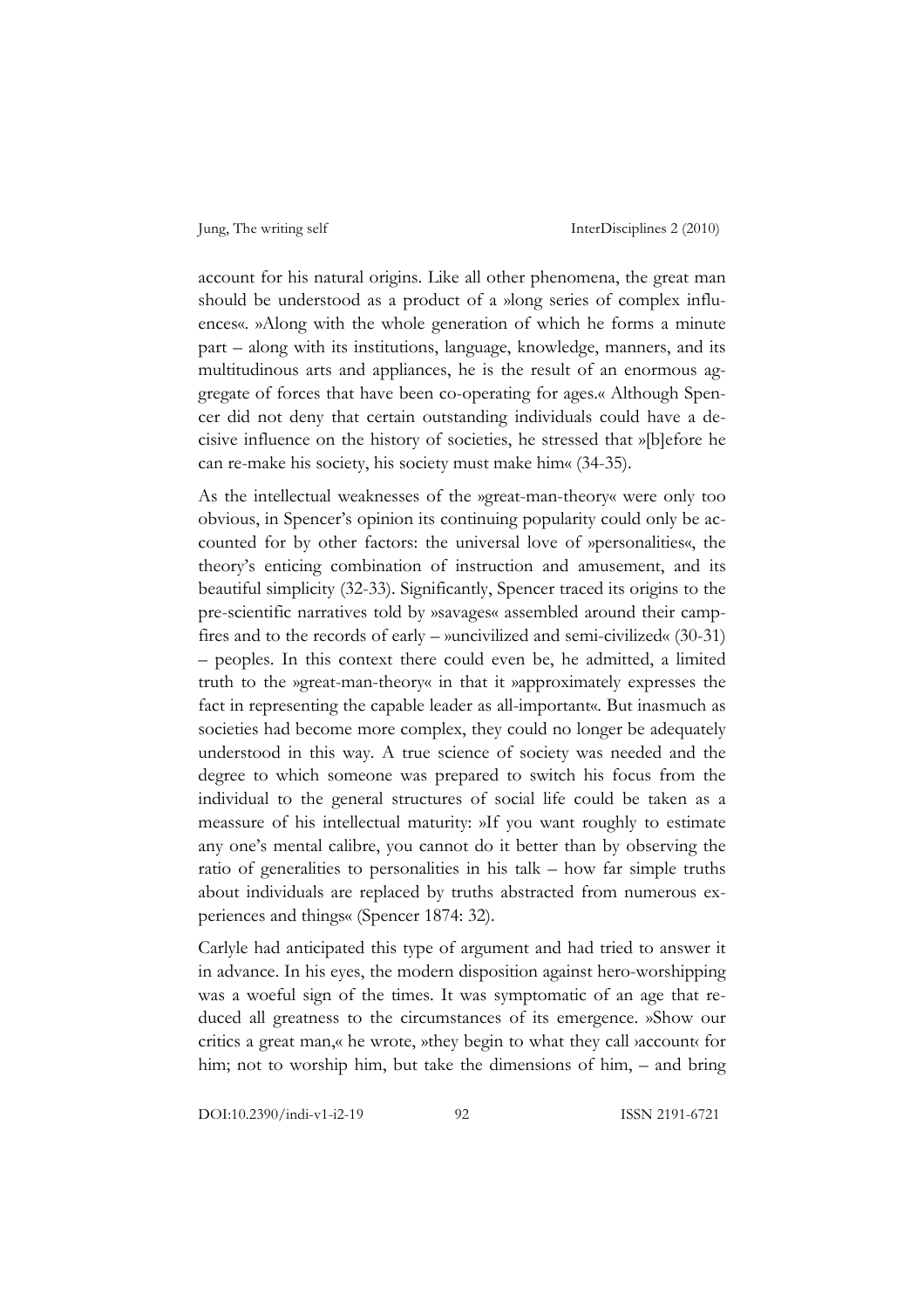him out to be a little kind of man! He was the *screature* of the Time, they say; the Time called him forth, the Time did everything, he nothing – but what we the little critic could have done too!« (Carlyle 1840: 15- 16). The conditions of modern society, he thought, were not to be interpreted as the preconditions of the great man. In the best case they were only »dead fuel, waiting for the lightning out of Heaven that shall kindle it« (16), in the worst case nothing but »mountains of impediment« (188) under which heroic men were buried. Like Spencer, Carlyle was not afraid to draw conclusions regarding his opponents' identities: »Those are critics of small vision, I think, who cry: ›See, is it not the sticks that made the fire?‹ No sadder proof can be given by a man of his own littleness than disbelief in great men. There is no sadder symptom of a generation than such general blindness to the spiritual lightning, with faith only in the heap of barren dead fuel« (17).

Such heavy-handed polemics, pitting the *v*unscientific against the *ynar*row-minded‹, seem from our point of view outdated and overly schematic. They belong to a period in which the disciplines of history and sociology were enemies, competing for academic respectability (and resources). Since then, they have grown much closer. History has left behind its predilection for the individual stories of dead white males and habitually includes social and economic structures as an integral part of its narratives. Sociology, on the other hand, has increasingly found ways to integrate particular historical circumstances and events as well as individual actions into its models of society. Even more important for our changed perspective on such questions than the reciprocal convergences of two disciplines is the gradual emergence – in both disciplines, or rather: between them – of a new type of question that sheds a new light on the opposition between individual agency and social structure itself.

Since the second half of the twentieth century, both the humanities and the social sciences have experienced a gradual shift of emphasis towards the analysis of ›meaning‹ and its role in the social construction of reality. What has been termed the *>cultural turn*< (cf. Bachmann-Medick 2009) had many faces – a linguistic, a performative, a post-colonial, a spatial and an iconic *vturn*, to name but a few. One important effect, however,

DOI:10.2390/indi-v1-i2-19 93 ISSN 2191-6721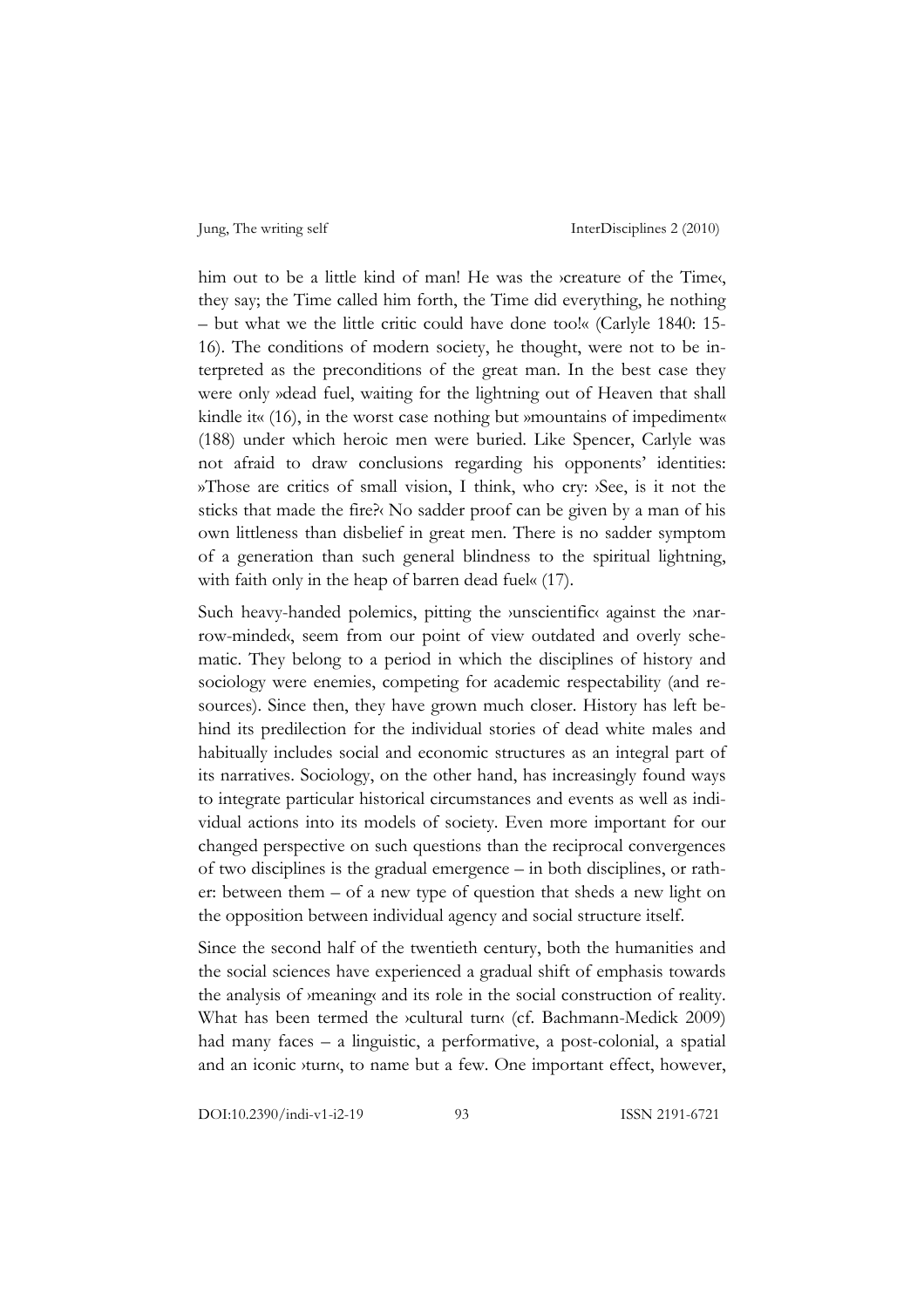was that it produced a new way of conceptualizing the individual in its relation to the social structures surrounding him/her. Previously, the *in*dividual‹ had been primarily understood as a unified entity both forming the atomic building blocks of social structures and being constrained by them. Under the influence of post-structuralist philosophy, however, this traditional concept of the subject was ›de-centered‹ in several respects (cf. Reckwitz 2008: 11-22). Instead of understanding the individual self as an autonomous, irreducible and essentially a-historical universal entity, historians and sociologists alike began to turn their focus to the pluriformity of historically changing *sforms* of subjectification. They analyzed the culturally specific and competing discourses and practices that make up what it means to be a (certain form of) self in particular historical circumstances. At the same time, the in-divisibility of the in-dividual was broken up into a multiplicity of identities played out in various contexts, identities which may or may not conflict with one another.

This change of perspective was reflected by the type of historical narratives it engendered. Many traditional narratives of modernization had taken their cue from the dualism between the individual and the social, interpreting the history of ›civilization‹ either as the progressive emancipation of the individual from social constraints or, conversely, as the gradual subjection of the individual under ever stricter and more rationalized regimes of social discipline. As the dualism between the individual and society was progressively broken up, these grand narratives lost their appeal. They were replaced by a multitude of contextually sensitive studies about particular conceptions of subjectivity in specific historical contexts.

It is to a specific chapter of this history of the *self*, of *subjectivity* or ›identity‹ (the terminology to be preferred is a matter of dispute) that we want to turn our attention here. Taking a well known *anecdote* from the history of thought as a test case, the question is posed if and how the discussed new theoretical understanding of the (history of the) self provides a fruitful new perspective on specific historical events and developments, one that significantly broadens traditional accounts.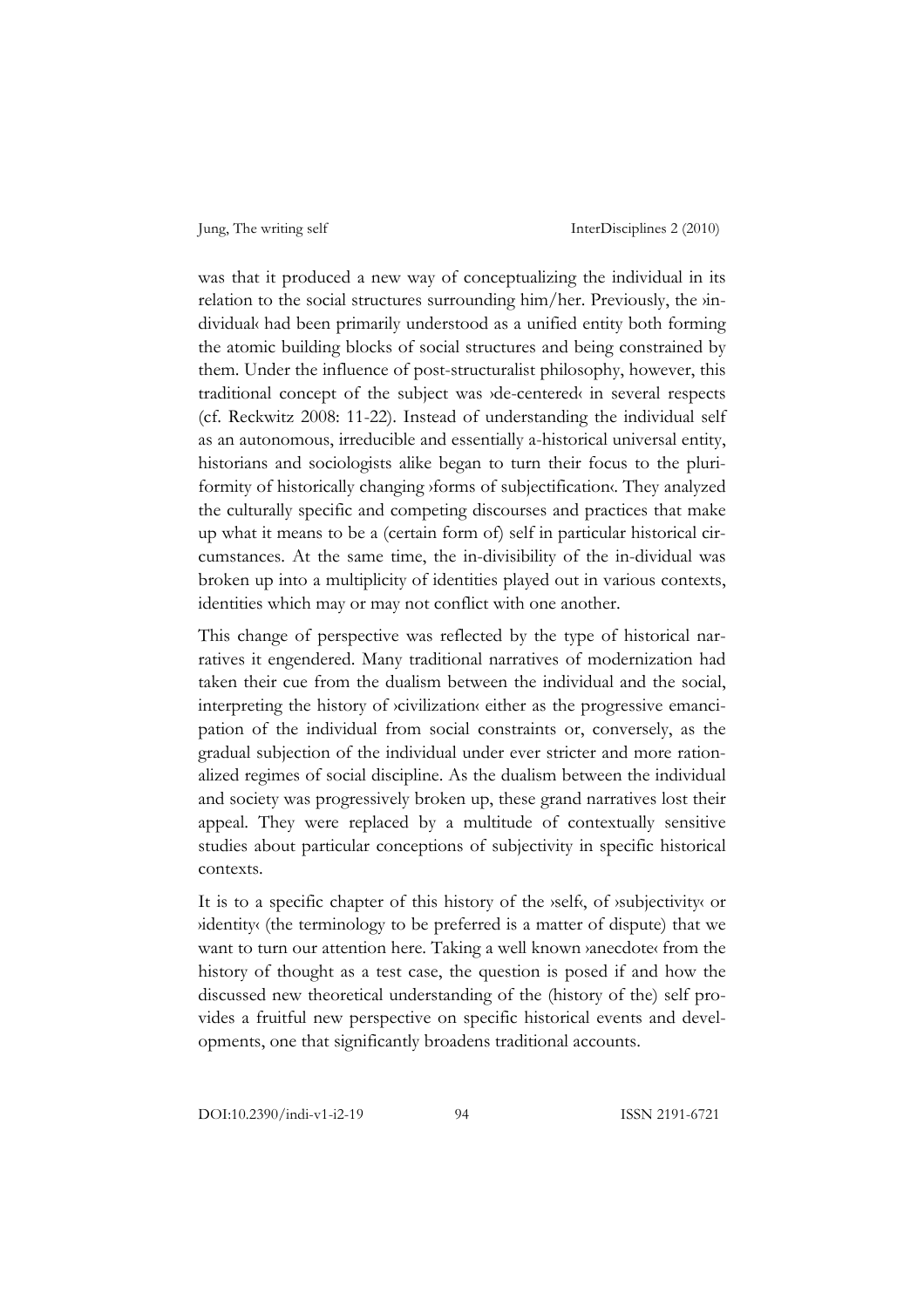It will be argued that even if not all aspects of the post-subjectivist theories of subjectification are equally applicable at all times and to all subject matters, they are helpful in that they direct our attention to at least four dimensions of *selfhood* that have remained underappreciated in the past. In the first place, this holds true for the general shift of focus from the individual as an analytical entity presumed to be self-transparent, rational, universal and a-historical to its various historically changing forms of subjectification. Second, for the fact that the individual's identity is never a given but always a socially contested construction at the centre of a permanent struggle between competing normative conceptions of identity put forward by the individual himself as well as by others. Third, it points to the fact that therefore the *individual* is in fact *divisible* in that he/she may resort to multiple forms of identity in various circumstances and contexts. The hybrid quality of the individual's identity is thus not something endangering his/her a priori unity from the outside, but rather an essential part of what it means to be an individual in the first place, resulting from the ambivalent, equivocal and often non-congruent forms of subjectivity that make up this unstable unity we call the self. Finally, it helps us understand that identity is not just a question of metaphysics but is essentially connected to specific social practices in the context of which forms of subjectivity are *yperformed* or rather: *yput* into practice. These *strategies* or *stechnologies* do not just express an identity that has been there all along. Rather, they are ways included in the individual *working* out his/her identity, constructing his/her own self in the process.

### **Rousseau's ›illumination‹ and Diderot's counter-narrative**

One example of such practices of subjectification meriting special attention is the individual's narration of his/her own life. Autobiography, though often posing as the objective analysis of the (past) self, is productive in that it reduces the multiplicity and ambivalences of lived experience to a single narrative, selecting *y*relevant events and providing them with the inner coherence of a structured plot. One of the best known examples of this practice of retrospective self-narration – one that was to become immensely influential in later times – are the many autobio-

DOI:10.2390/indi-v1-i2-19 95 ISSN 2191-6721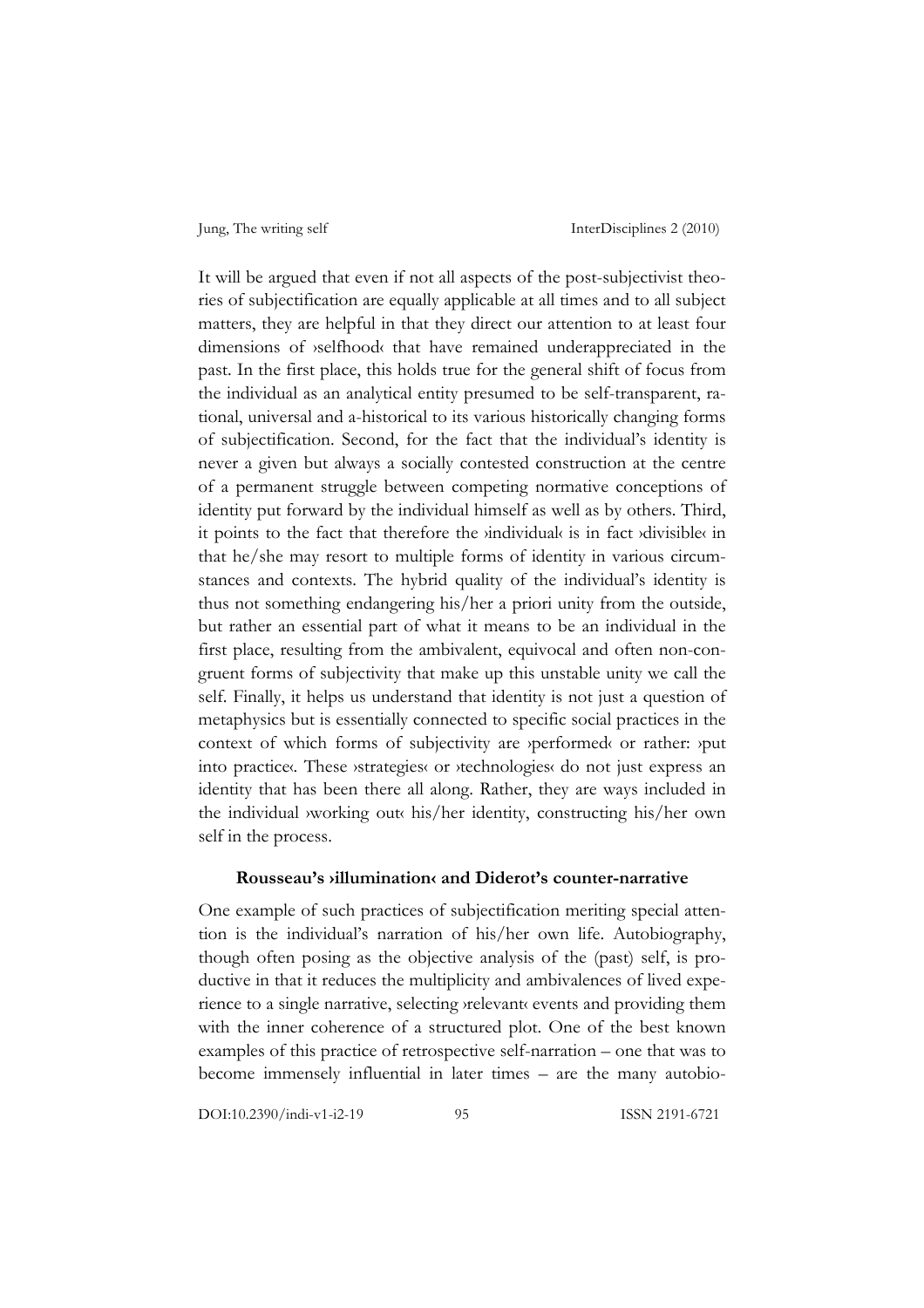graphical writings of Jean-Jacques Rousseau (1712-1778), most notably his *Confessions* (1782). At the centre of Rousseau's life story, as it is told by himself, stands an episode that has come to be one of the most famous anecdotes of literary history (cf. Starobinski 1980; Darnton 2003: 107-118).

In the afternoon of August 25<sup>th</sup> 1749, Jean-Jacques Rousseau was on his way from Paris to the medieval fortress of Vincennes just outside the city to visit his friend Denis Diderot (1713-1784) who was imprisoned there. Diderot, who a few years earlier had started the editing process of what would become the *Encyclopédie, ou Dictionnaire raisonné des sciences, des arts et des métiers*, had been arrested on account of the publication of his *Lettre sur les aveugles*. Tired from the long walk and the burning sun, Rousseau sat down in the shade of one of the oak trees lining the road with a copy of the *Mercure de France*. On its pages he found the announcement of a prize contest offered by the Dijon Academy of Sciences, Arts and Literature for an essay on the question »if the re-establishment of the sciences and the arts has contributed to the purification of morals«. This moment would prove decisive. On the spot and in a feverish state, he wrote down the so-called *prosopopoeia* (a technical term for a speech in the voice of a dead person or object) of the ancient Roman Fabricius (Rousseau 1751: 24-28). This would be the centrepiece of the discourse by which he would make a literary name for himself, a text which would spark a Europe-wide debate on the merits and drawbacks of civilisation (cf. Tente 1974).

In retrospective accounts, Rousseau would time and again emphasize this event's inspirational character. The question of the Academy had provoked in him a singular and irretrievable experience, a vision that had changed his life. In 1762, in an open letter to Frances head censor, Chrétien-Guillaume de Lamoignon de Malesherbes (1721-1794), he wrote:

Si jamais quelque chose a ressemblé à une inspiration subite, c'est le mouvement qui se fit en moi à cette lecture; tout-à-coup je me sens l'esprit ébloui de mille lumieres; des foules d'idées vives s'y présentent à la fois avec une force, & une confusion qui me jetta dans un trouble inexprimable; je sens ma tête prise par un étour-

DOI:10.2390/indi-v1-i2-19 96 ISSN 2191-6721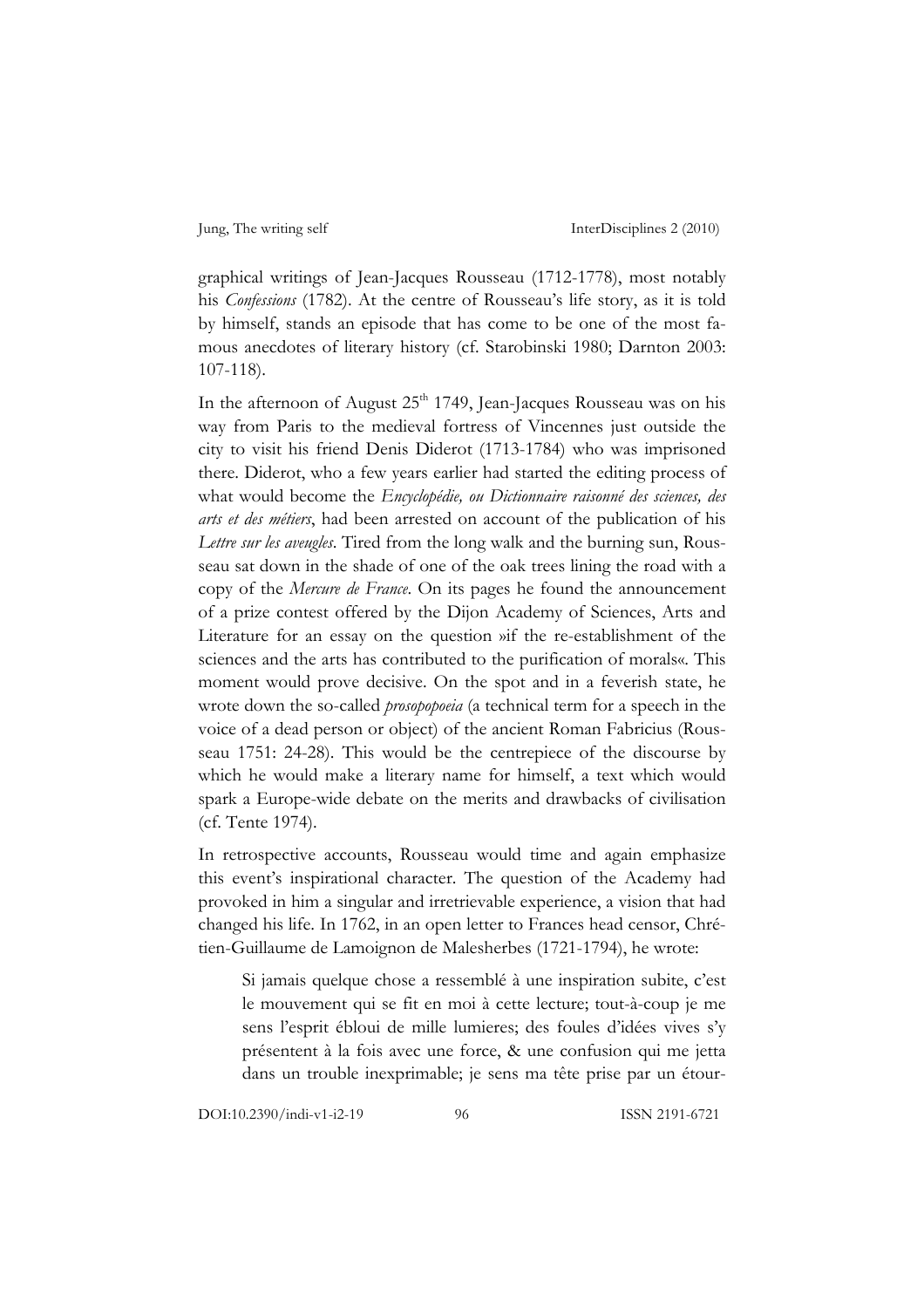dissement semblable à l'ivresse. Une violente palpitation m'oppresse, souleve ma poitrine; ne pouvant plus respirer en marchant, je me laisse tomber sous un des arbres de l'avenue, & j'y passe une demi-heure dans une telle agitation, qu'en me relevant j'apperçus tout le devant de ma veste mouillé de mes larmes, sans avoir senti que j'en répandois (Rousseau 1792: 248-249).

Later, in the eighth book of his *Confessions*, he returned to the event. Once more he interpreted the experience as a turning point in his life story: »A l'instant de cette lecture, je vis un autre univers, & je devins un autre homme« (Rousseau 1789: I, 228). This time, however, his later experiences placed the incident in a more ambivalent light. What had been the seminal experience of the one big truth to which he had dedicated his life had in the long run turned out to be a personal catastrophe.

Ce que je me rappelle bien distinctement dans cette occasion, c'est qu'arrivant à Vincennes, j'étois dans une agitation qui tenoit du délire. Diderot l'apperçut; je lui en dis la cause, & je lui lus la prosopopée de Fabricius, écrite en crayon sous un chêne. Il m'exhorta de donner l'essor à mes idées, & de concourir au prix. Je le fis, & dès cet instant je suis perdu. Tout le reste de ma vie & de mes malheurs fut l'effet inévitable de cet instant d'égarement (I, 229-230).

The sudden success of his first discourse had established Rousseau as a renowned and controversial author. It had made him a public figure in France and beyond and had provided him with access to the inner circles of the Parisian *beau monde*, something he had been aspiring to for a long time. At the same time, this had put him into a position in which he could no longer do full justice to the experience itself. His effort to articulate the vision he had had on the road to Vincennes had condemned him to be subjected to the logics and constraints of the literary world and of high society. These had aroused his self-love and ambition, his desire for an inane »gloriole littéraire« (Rousseau 1782: 59). His immediate experience of the truth, his pure love for it and his uncompromising willingness to devote his life to its articulation had thus ultimately lured him into a domain in which untruth reigned.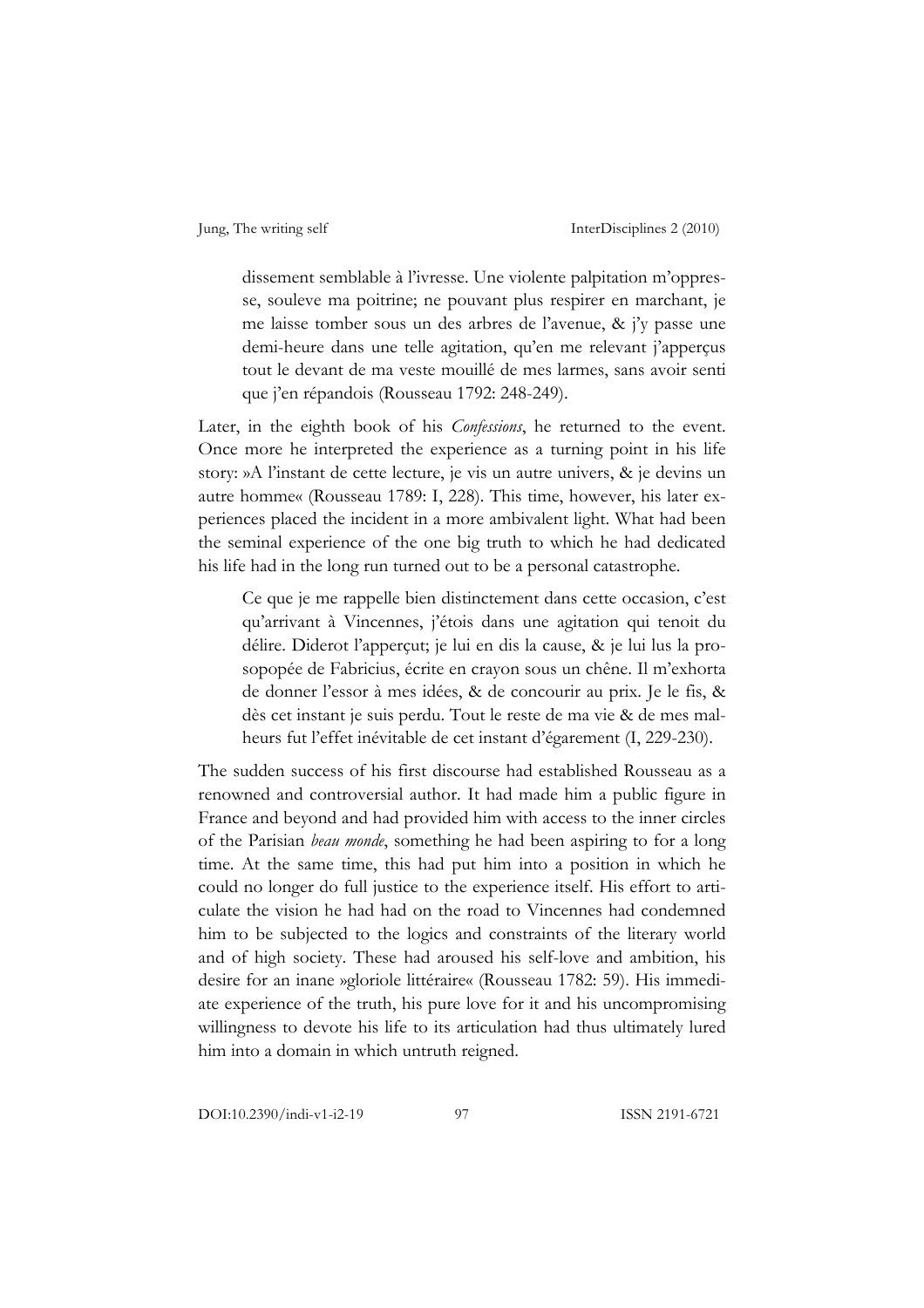The specific nature of Rousseau's narrative of the events on the road to Vincennes becomes clearer when we contrast it to an alternative account of the same event that originated with Diderot and was circulated in writings of his friends – in Friedrich Melchior Grimms (1723-1807) literary newsletter, the *Correspondance littéraire, philosophique et critique* and later in the memoirs of Jean-François Marmontel (1723-1799) and André Morellet (1727-1819) (Grimm 1829/1830: 140-141; Marmontel 1818: I, 434- 435; Morellet 1822: I, 119-120). In *philosophe* circles, Diderot had told a markedly different story about the origins of the first discourse. In his version, after Rousseau's arrival at Vincennes and his excited report of the question posed by the Dijon Academy, Diderot had asked him what position he would take. »Celui des lettres«, Jean-Jacques had answered. He would argue that the sciences and arts had indeed purified morals. »C'est le pont aux ânes«, Diderot had replied, »prenez le parti contraire, et vous verrez quel bruit vous ferez« (Grimm 1829/1830: 140).

Though the accounts by Grimm, Marmontel and Morellet varied somewhat in their choice of words, the expression *pont aux ânes* turned up in every one of them. Diderot's central argument against Rousseau's initial position had not been, they contended, that it was untrue. Rather, his critique had aimed at the fact that it was too obvious, generally known, and boring. His proposal, on the contrary, would be *piquant* and would present »un champ nouveau, riche et fécond« to philosophy as well as to eloquence (Marmontel 1818: I, 435). It would have the allure of novelty, would be controversial and could therefore count on a wide literary resonance (*bruit*).

Modern historians tend for the most part to give priority to Rousseau's version (Sturma 2001: 22-23). The essential continuity between the discourse's central arguments and earlier statements from the 1740s as well as with later utterances speaks – even if a certain amount of polishing on the part of Rousseau is unmistakable – in favour of Rousseau's version. Diderot's account quite obviously aims to expose his one time friend in the eye of the reader. It can be understood against the backdrop of the alienation that had come between them after Rousseau's break with the *philosophes*.

DOI:10.2390/indi-v1-i2-19 98 ISSN 2191-6721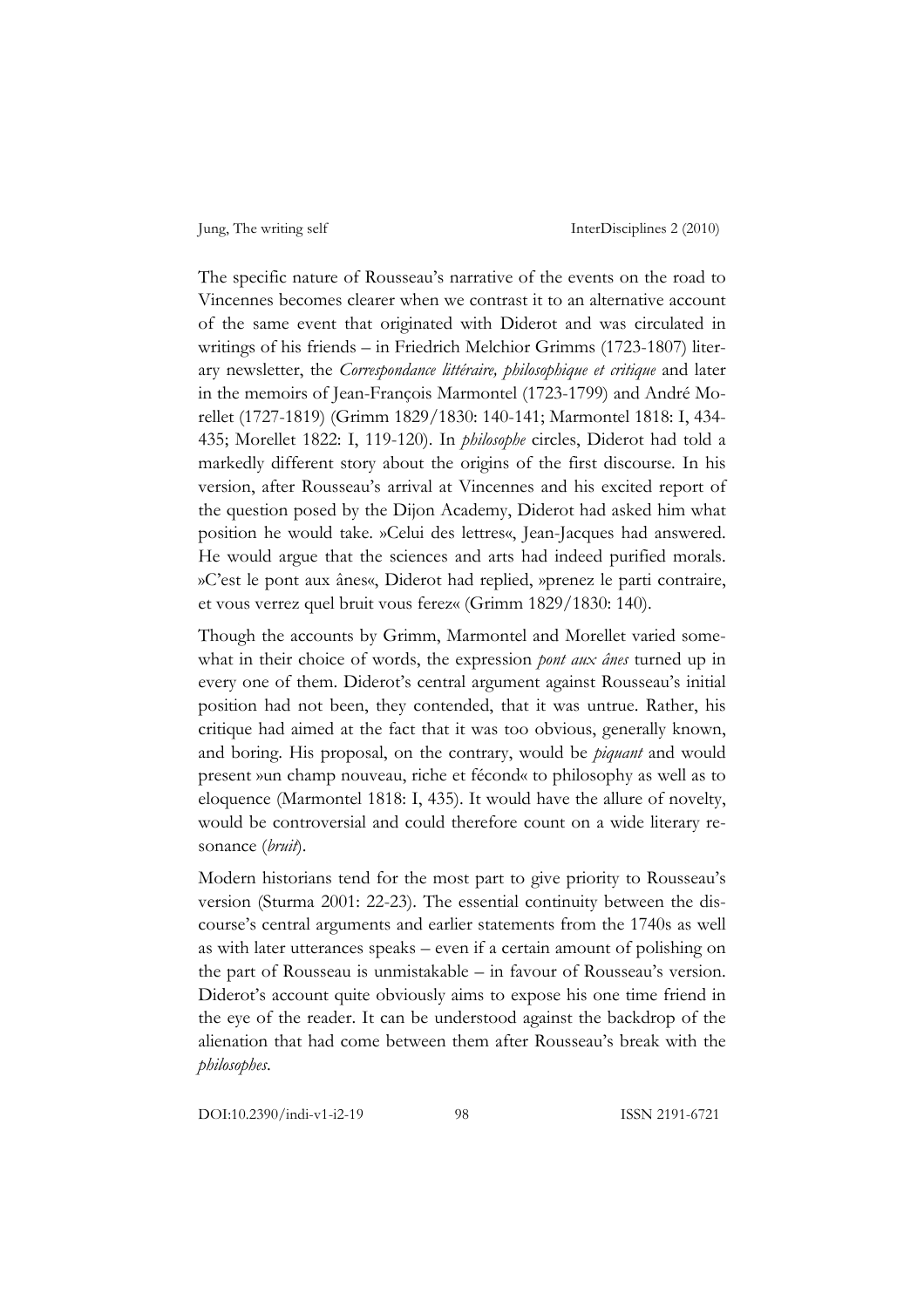This interpretation is confirmed by the setting in which Diderot brought up the Vincennes anecdote in his own writings. In his *Essai sur les règnes de claude et de Néron* (1778) he used the anecdote – which by this time was well known among France's literary circles – as an example of Rousseau's pathological disposition to contrariness. »Lorsque le programme de l'académie parut, il vint me consulter sur le parti qu'il prendrait. Le parti que vous prendrez, lui dis-je, c'est celui que personne ne prendra. Vous avez raison, me repliqua-t-il« (Diderot 1782: 137). The context in which the account appeared was most telling. What Diderot titled »mon apologie« was in fact a rant over several pages in which he charged Rousseau with being deceitful and false and called him an »ingrat«, »méchant« and »anti-philosophe«. Its final verdict was »Rousseau n'est plus« (Diderot 1782: 138-140).

In the absence of further sources, the real course of events on the road to Vincennes may remain beyond our grasp. Instead, we turn our attention to another – ultimately more interesting – question and ask how both accounts can be understood as two opposing models of interpretation, constructing conflicting images of Rousseau's identity as well as, more generally, of what it meant to be an *v*authors in eighteenth-century France. This approach may not only shed new light on the anecdote itself, but also point to its wider significance within the context of contemporary debates about what it meant – as well as what it should mean – to be an author. It will be argued that the controversy over the events at Vincennes should be understood as a key episode in these debates. To this end, it is necessary to briefly go into the wider context which provided the basis for the conflicting interpretations of Rousseau as an author.

#### **Literature on the market place and in high society**

The controversy about Rousseau's identity as an author marked the centre of a wider debate about the identity of the *homme de lettres* (cf. Roche 1988; Chartier 1996), which itself took place against the background of profound structural changes in the literary field (cf. Raven 1992: 42-60; Melton 2001: 81-122). The eighteenth century witnessed an

DOI:10.2390/indi-v1-i2-19 99 ISSN 2191-6721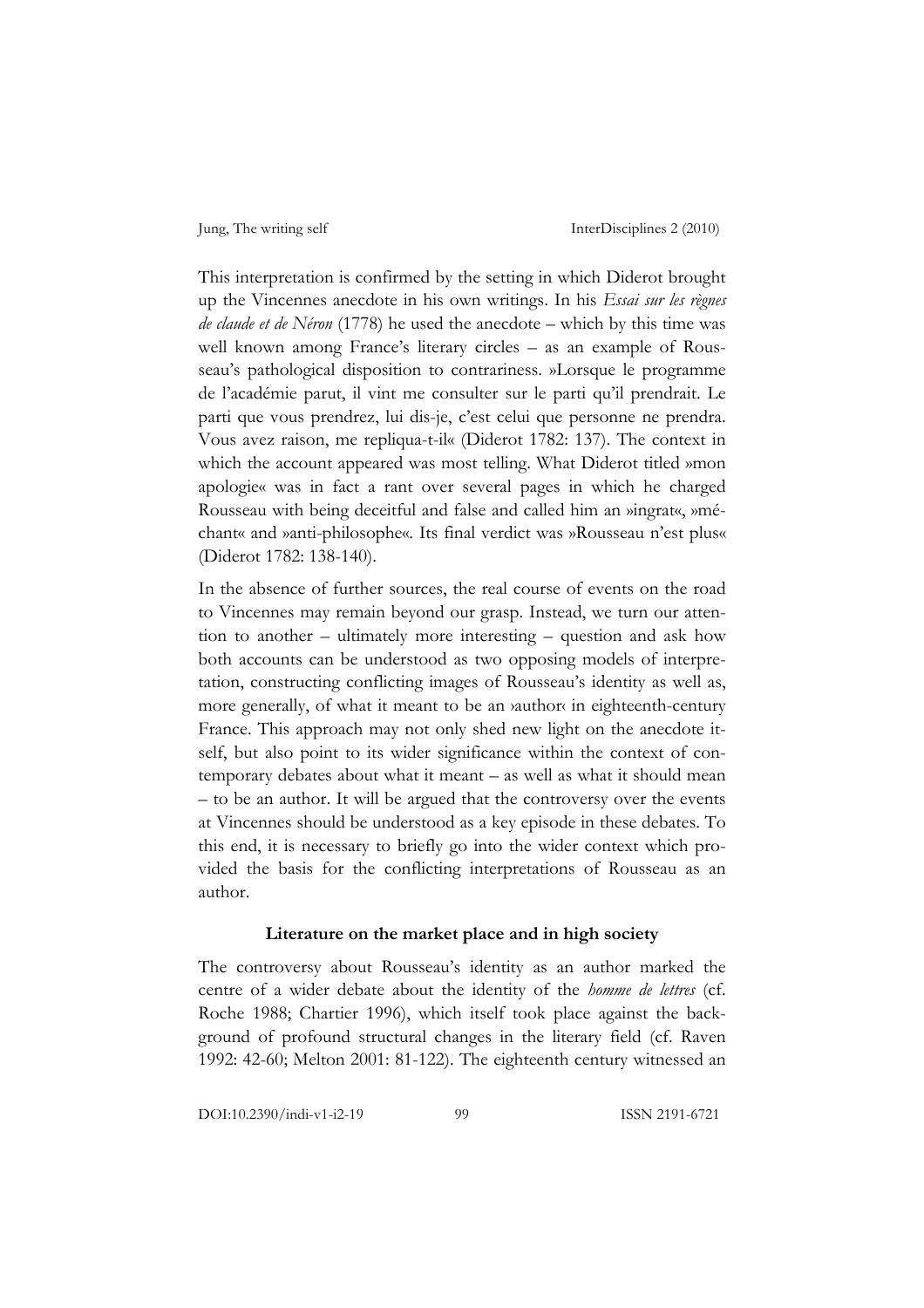impressive expansion and diversification of literary production. As the number of individual publications rose, so did their average print runs. New textual forms arose, while traditional ones gained new significance. A large number of new periodicals appeared, with ever larger distribution and ever faster publication cycles. The publishing industry was reorganized and differentiated, to be able to keep pace with the many technological and organizational improvements in printing procedures. Although censorship by church and state was still a limiting factor, the sector found ever new ways to bypass it.

These developments in literary production had their counterparts on the side of the consumer, the reader. The gradual advance of alphabetization that had begun in the seventeenth century accelerated in the following. Especially on the countryside, among women and the middle and lower classes there was yet much progress to be made. At the same time, practices of reading underwent a change so fundamental that it has been termed a ›reading revolution‹ (Engelsing 1974; Wittmann 1999). Traditional, intensive ways of reading gradually gave way to more extensive reading methods. Instead of the repeated, collective reading of a few authoritative texts, readers increasingly turned to the extensive, silent and individual reading of many different texts. In this sense, the popular writer Louis Antoine de Caraccioli (1719-1803) differentiated between the modern style of reading *à la Française* (»c'est parcourir un *in-douze* dans la journée«) and the traditional style of reading *à l'Anglaise* (»c'est l'étudier tout un mois«) (Caraccioli 1777: 147-148). Along with the manner of reading, its aims gradually shifted from the acquisition of information and character building to entertainment and diversion. Furthermore, several new institutional forms – like the reading society and the public library – emerged and provided access to literature for ever growing numbers. Combined with the absolute growth of the population, a reading public of some size emerged which provided a steadily growing customer base for the publishing industry.

Although the growing demand for literary products resulted in a corresponding growth in the demand for the industry's raw material, content, this did not automatically translate into higher income for writers. Under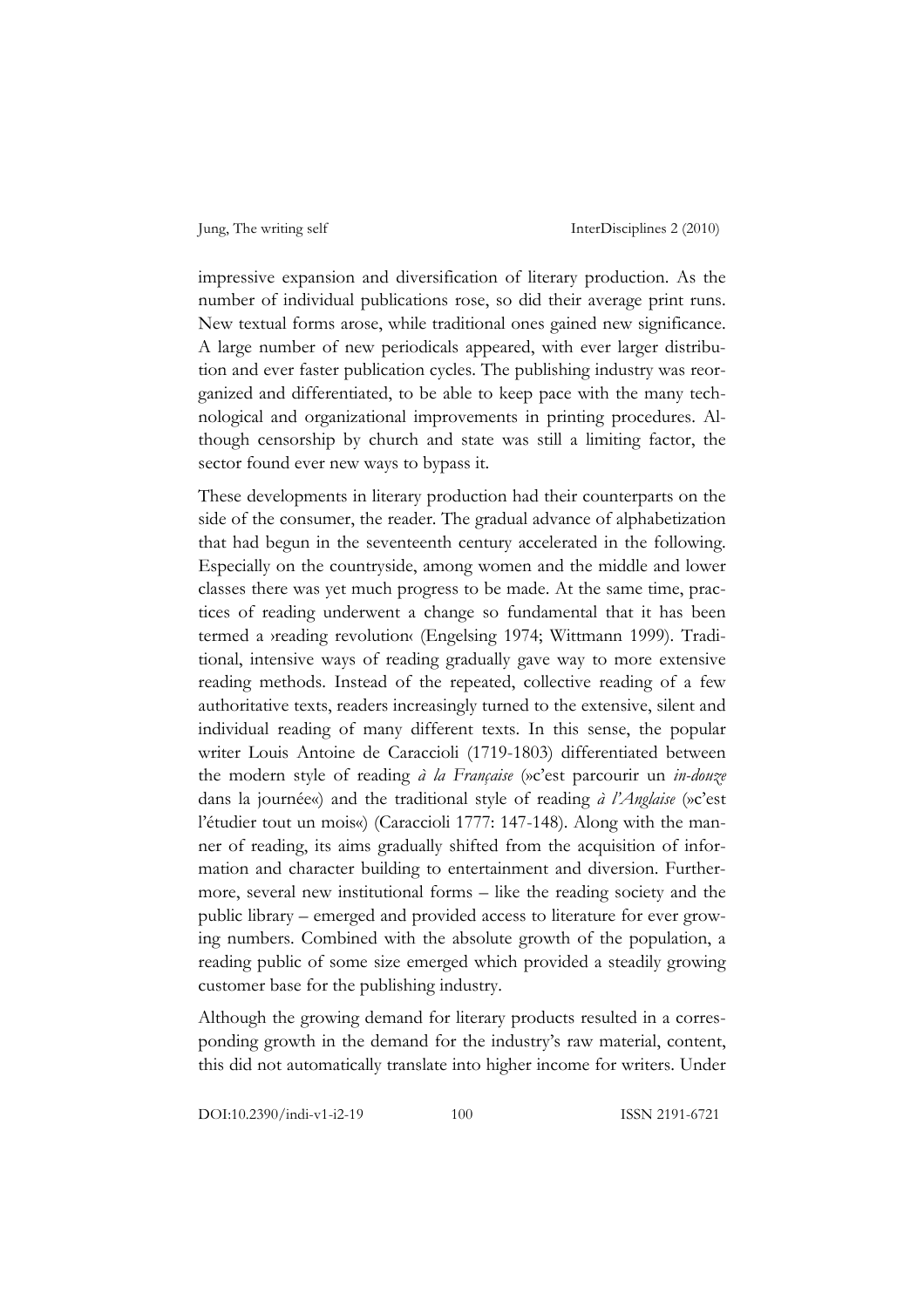the system of royal privileges that regulated France's book trade until the Revolution, authors would usually sell their works to a publisher for a fixed sum. All income generated from this point onward (i.e. by all editions) would thus flow to the publishers who – after the work's approval by the official censor – held the privilege for a period of six years, with the possibility of indefinite renewal. Under these conditions, only a few of the most successful writers could actually live off the earnings from their literary products (cf. Saunders 1992: 75-115; Pfister 2010). Even fewer had other private sources of funding which provided them with the leisure time to dedicate themselves to their writing without any concern for financial matters. Most, then, were dependent on some form of patronage. As a result, the relationship of the author to the social elites remained of essential importance for their livelihood.

In the eyes of many contemporary observers, in the course of the late seventeenth and early eighteenth centuries the literary world and high society had formed a kind of strategic alliance. Literature played an increasing role in the social life of the elite. The negative view on books and knowledgeability that had been characteristic of traditional court culture made way to a keen interest in the world of letters and in the men of letters themselves. The *gens du monde* had admitted the *gens de lettres* to their world, and in the eyes of the *historiographe de France*, Charles Pinot Duclos (1704-1772), this association had been beneficial to both sides:

Les gens du monde ont cultivé leur esprit, formé leur goût, et acquis de nouveaux plaisirs. Les gens de Lettres n'en ont pas retiré moins d'avantages. Ils ont trouvé de la protection & de la considération; ils ont perfectionné leur goût, poli leur esprit, adouci leurs mœurs, et acquis sur plusieurs articles des lumiéres qu'ils n'auroient pas puisées dans les Livres (Duclos 1752: 242-243).

Access to high society offered authors the opportunity to get to know its habitual forms and practices. This acquaintance with the *ways* of the world‹ played a key role in achieving literary success. Conversely, the presence of the men of letters saved the *beau monde* from its inherent boredom and injected it with a seemingly inexhaustible supply of talking points for polite conversation. What Duclos did not mention, however,

DOI:10.2390/indi-v1-i2-19 101 ISSN 2191-6721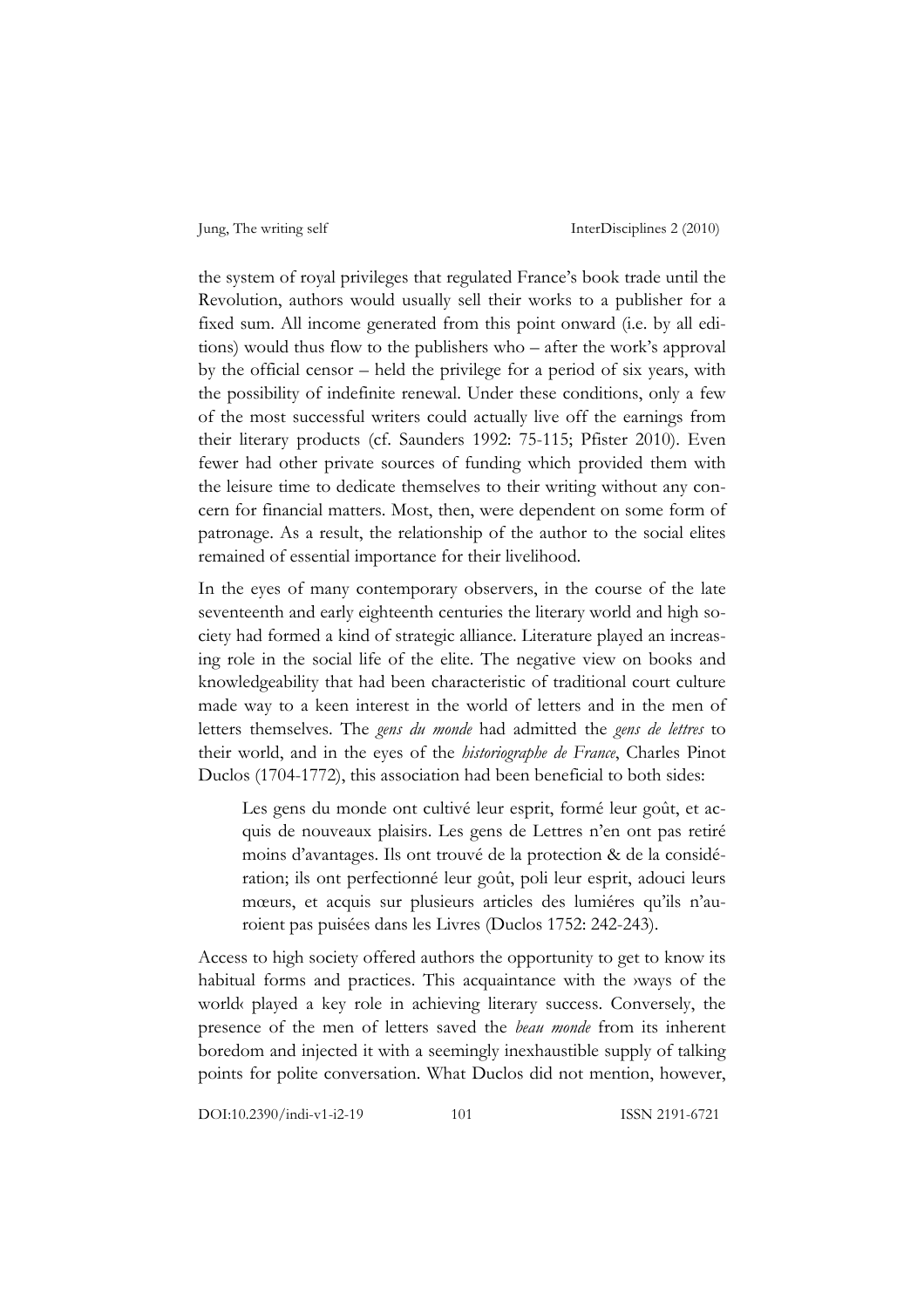was the fact that the exchange between these two groups was by no means purely cultural or social. For most authors, their connections to high society were a financial necessity.

Since time immemorial, for most authors patronage had been the main source of income. Most publications included elaborate and – to our taste – servile dedicatory letters to (potential) patrons. In the course of the eighteenth century, the forms in which such ties between patron and client were *v*acted out in the context of polite society underwent a marked change. Increasingly, hierarchical relationships were cast in linguistic and performative forms that suggested – at least to the uninformed outsider – ties of friendship and equality. In spite of this, however, and perhaps unsurprisingly, in practice the social pecking order remained for the most part intact. The popular conception that the hierarchical ties of the pre-modern era had in the literary world been replaced by quasi-democratic ties of friendship between social classes on the basis of common intellectual interests remained a beautiful but deceptive utopia (cf. Hulliung 1994: 78-88; Lilti 2005: 419-428), as eloquently described by the *Encyclopédie*'s other editor, Jean le Rond d'Alembert (1717-1783), in his *Essai sur la Société des Gens de Lettres et des Grands*  (1760).

The affiliation of the author to the *monde* remained precarious at all times. His *considération* or *dignité*, which he had gained as a result of his fame, could be revoked by his social superiors at any moment. A single *fauxpas* could result in his exposure as *v*unfit for the world and in unrelenting exclusion. An uninterrupted effort was needed not to transgress the subtle and implicit but rigorously monitored boundaries that separated the *cela se fait* from the *cela ne se fait pas*. To take the *grands* at their word when they habitually asserted their friendship was a luxury the author could not afford. It remained necessary to permanently be aware of his subordinate status and never to breach the forms of gratitude. To the author, being part of polite society meant, then, adjusting not just his writings but his whole attitude and behaviour to its tone (*bon ton*).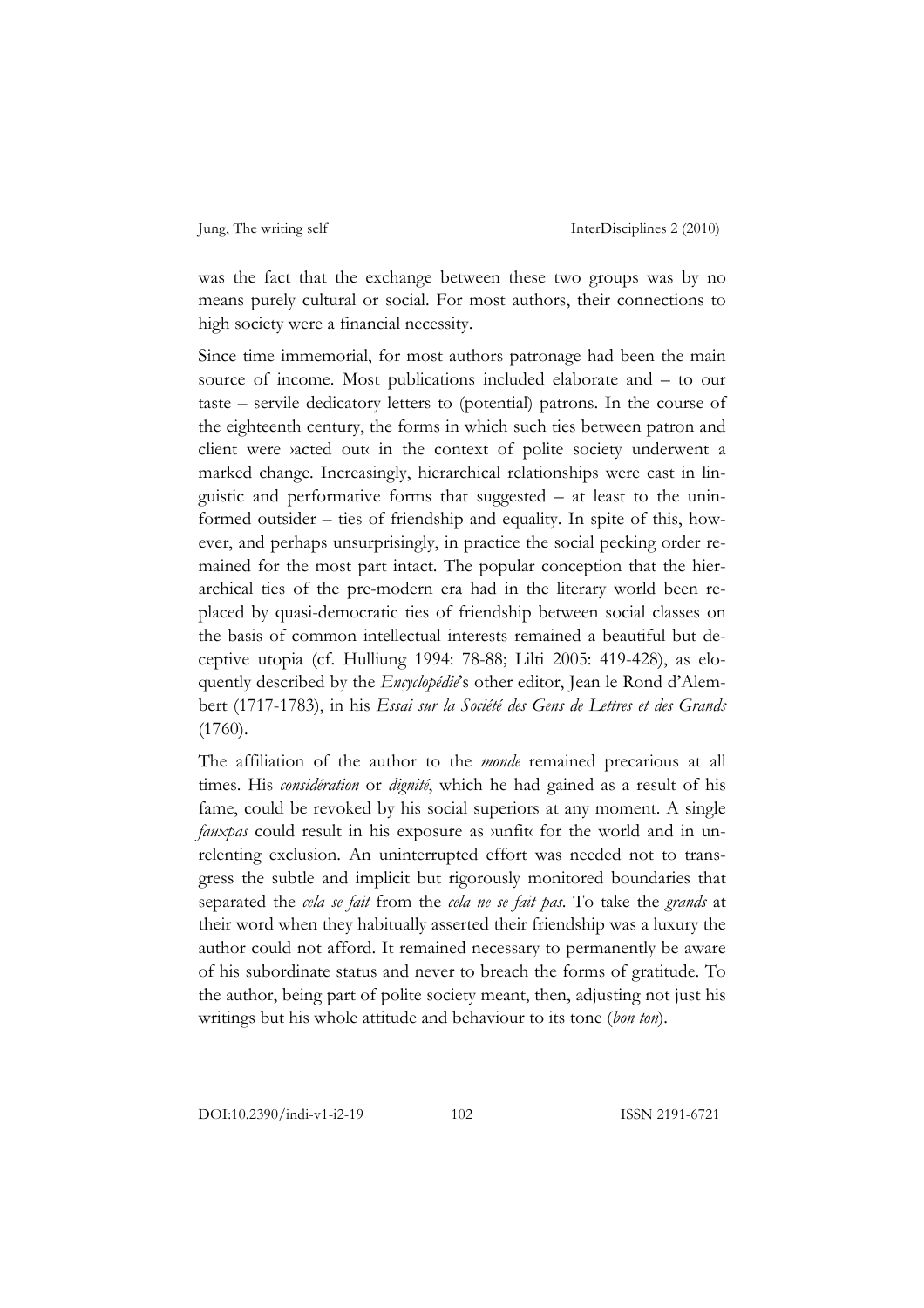Although the relationship between the author and the *grands* were thus not in any general sense becoming less hierarchical, the author's corporeal admittance to the spaces (salons, theatres, clubs, sometimes even the court) of high society nevertheless did much to change the social dynamics of this dependency. His traditional attachment to a single wealthy patron was gradually loosened and progressively widened to a dependency on the favour of high society as a whole, what contemporaries called ›the world‹ (*le monde*). Whereas before the patron's decision to support an author financially in the form of gifts, grants or pensions had been for the most part a matter of his private discretion, now group pressure played an increasing part in this process. As such, the author was increasingly bound to please an indefinite multitude: ›the public‹.

The achievement of this goal, however, and the fame that resulted from it, were never a goal in itself. Rather, this was a form of social capital that was essential in the struggle for financial survival. The dark side of this dynamic became increasingly visible in the course of the eighteenth century, as a gap opened up within the literary world between what the historian Robert Darnton has called the *High Enlightenment* and the *Low-Life of Literature*, between those few authors that made it and those that did not (Darnton 1971). For every author that saw the doors to polite society open, a multitude remained excluded. As it was, this exclusion pushed such unlucky authors into a cutthroat market place, a verdict that almost inevitably resulted in abject poverty. This dynamic was in fact further aggravated by the fact that the cultural visibility and role model status of those happy few that had actually achieved literary success was great, so that every year new waves of ambitious youths came flooding into the city to try their luck as writers. Thus, alongside a few best selling authors a multifaceted, prolific and numerous class of literary hacks emerged that had to seize any opportunity – legal or not – to make ends meet. They practiced their writing as freelancing professionals, a way of life that in practice often meant living on the margins of subsistence (Darnton 1984: 145-189).

DOI:10.2390/indi-v1-i2-19 103 ISSN 2191-6721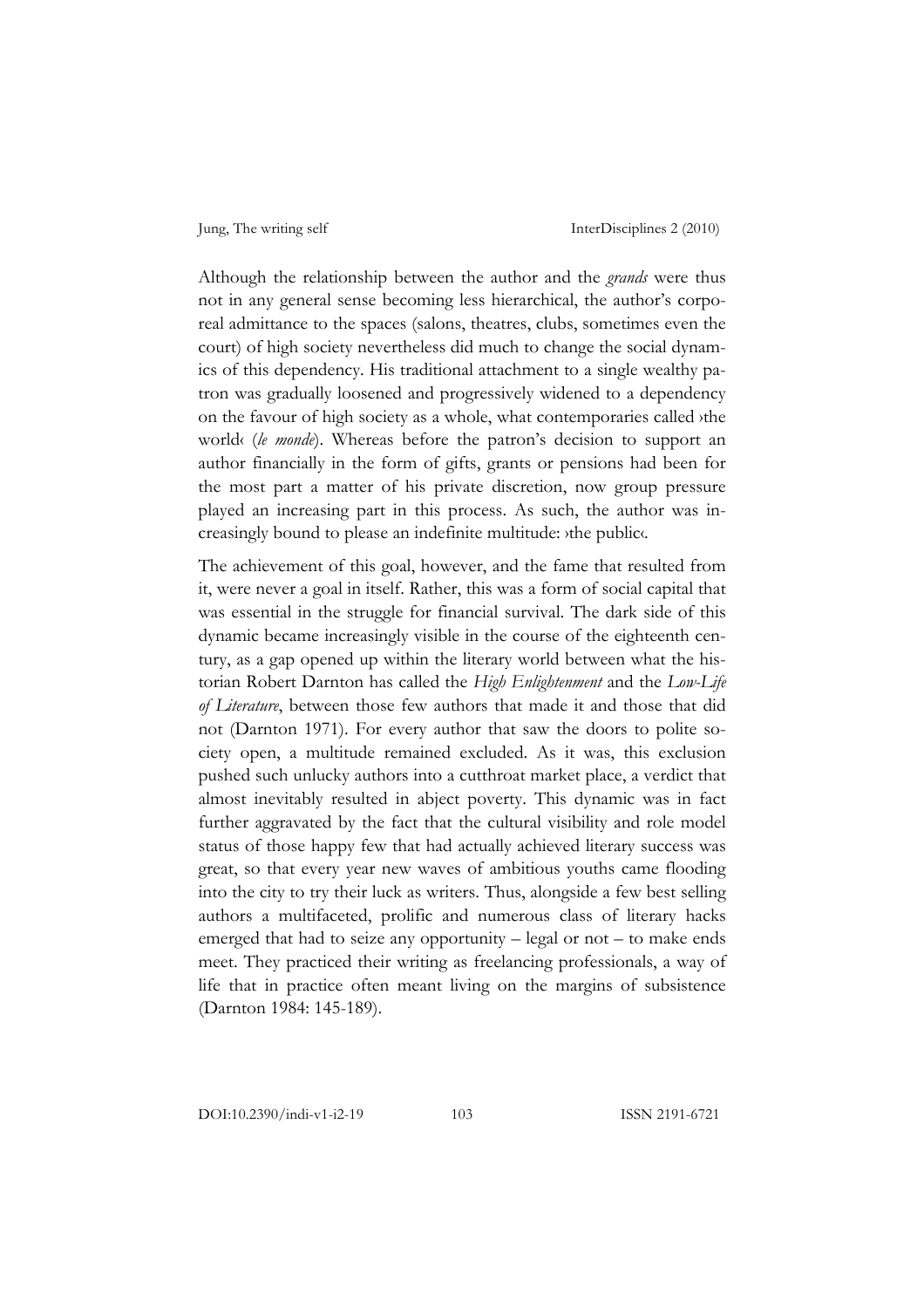#### **Contemporary controversies**

Contemporaries were well aware of these developments. Whereas some celebrated the enormous advances in literary production and consumption as the *yprogress* of enlightenment, others saw them more critically. Especially from the perspective of the *veconomy* of knowledge, the vast increases in quantity were not necessarily deemed beneficial to its quality. Today, in the so called *information* ages, we are as familiar with the discursive topoi of information overload as with the everyday challenges of coping with its problems. But the problems that arise with the shift from a situation of information scarcity to its overabundance have in fact long been recognized (cf. Headrick 2000). Ever since the spread of the printing press, there has been a constant quest for better strategies of information management. In the year 1685 Adrien Baillet (1649-1706), to give but one example, opened a multivolume collection of literary criticism, worrying if the steady rise in numbers of new publications would not »fasse tomber les siecles suivans dans un état aussi facheux qu'estoit celuy où la barbarie avoit jetté les precedens depuis la decadence de l'Empire Romain« (Baillet 1685: Avertissement; Smith & Schmidt 2007). If he had thought of the paradox that his *solution*  $\epsilon$  – which consisted in critically separating the literary wheat from the chaff – would only aggravate the problem by yet another multivolume work is another question.

The fast increase in literary production in the course of the eighteenth century made such voices grow ever louder. Especially from the second half of the century onwards, a lively debate about the production and consumption of literature unfurled (cf. Goetsch 1994; Kreuzer 1977). On the one hand, the question was raised if the enormous rise in the quantity of text produced had affected its quality. Using metaphors of unstoppable ›rivers‹ or ›seas‹ of literature and comparing the short literary life of individual texts to withering ›flowers‹ or ›ephemera‹, the question was raised if the sheer extension of available text helped or hindered its meaningfulness. An analogous question was put to the readers. Had the increased speed of reading and the enormous quantity of text that was devoured every day in fact resulted in the spread of significant knowledge and good morals? Or had its speed in fact precluded its absorption

DOI:10.2390/indi-v1-i2-19 104 ISSN 2191-6721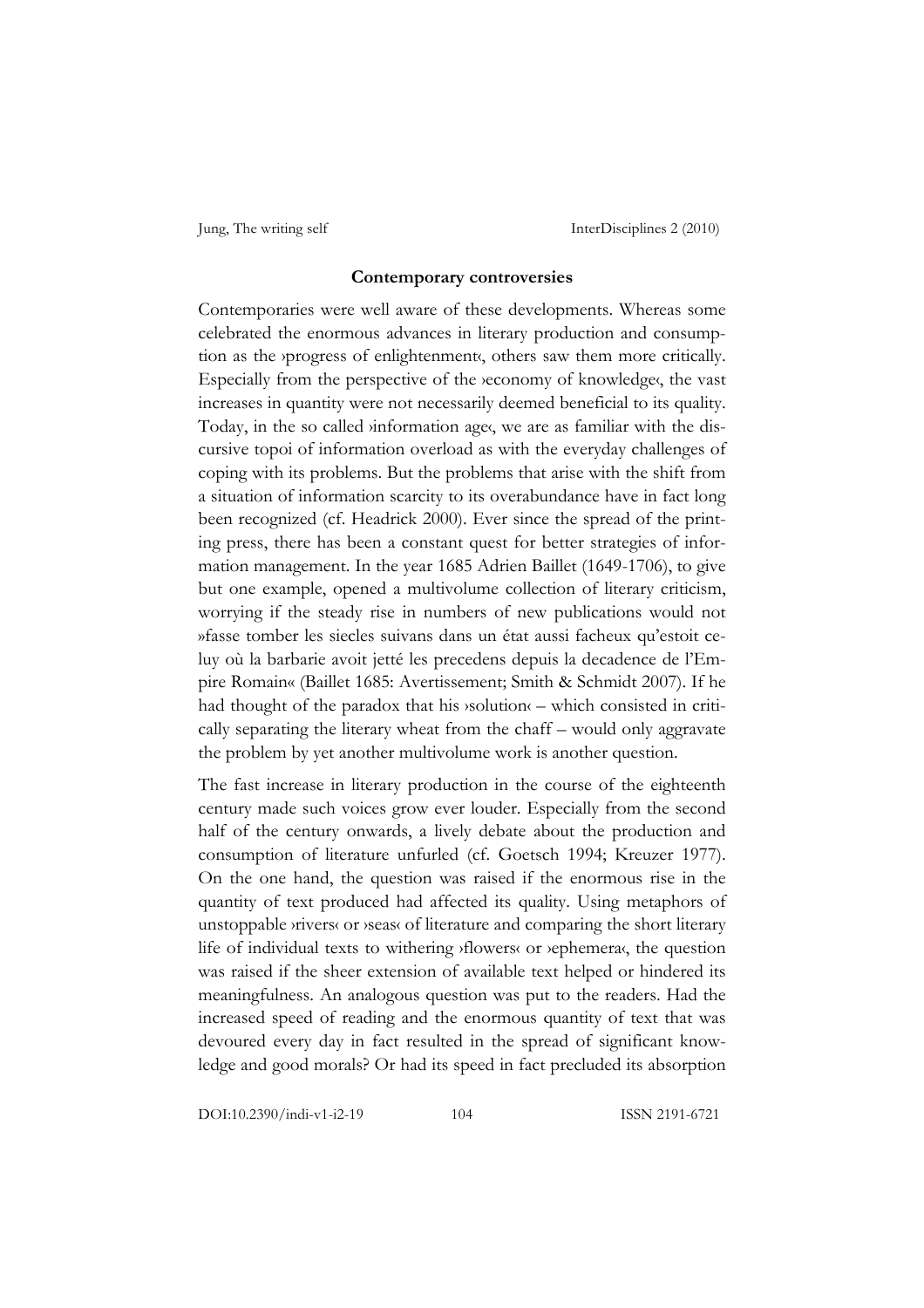and left nothing but a superficial entertainment, so that the modern reader, as Georg Christoph Lichtenberg (1742-1799) wrote in his private notebook, had read himself into some »educated barbarism« (quoted in: Goldmann 1994: 79).

The English divine John Brown (1715-1766) was one of many who interpreted the reading revolution as a purely detrimental development. In his eyes it was, as he wrote in his *An estimate of the manners and principles of the times* (1757), at once an expression of and an aggravating factor in the spreading of a culture-wide »vain, *luxurious* and *selfish* EFFEMINACY« (Brown 1757: 67).

Reading is now sunk at best into a Morning's Amusement. BUT what kind of Reading must *that* be, which can attract or entertain the languid Morning-Spirit of modern Effeminacy? Any, indeed, that can but prevent the unsupportable Toil of *Thinking*; that may serve as a preparatory *Whet* of *Indolence*, to the approaching Pleasures of the Day (42).

The sheer number of authors, of readers and of texts read was widely felt to be a disgrace. The *age of paper*, *of ink*, or *of authors*, as the age was now sometimes termed, true knowledge, many thought, threatened to be drowned in a flood of paper and ink.

Closely tied to such worries about the relationship between quality and quantity in literature were debates about the changing identity of the man of letters. As it became more and more obvious that the social reality of the practice of writing had changed dramatically, the question of what it meant to be a writer attracted ever wider interest and became a battleground for conflicting normative conceptions. Two negative stereotypical ›figures‹ that played a central part in such debates were the ›scribbler‹ and the ›worldly author‹. Both provided a specific perspective on the modern writer that was contrasted to alternative normative ideals of the *homme de lettres* which were projected into the past.

The stereotype of the scribbler arose in the context of debates about the gradual rise of the market as a determining factor in the literary field. Though as yet the reality of the *sliterary* market was by no means free

DOI:10.2390/indi-v1-i2-19 105 ISSN 2191-6721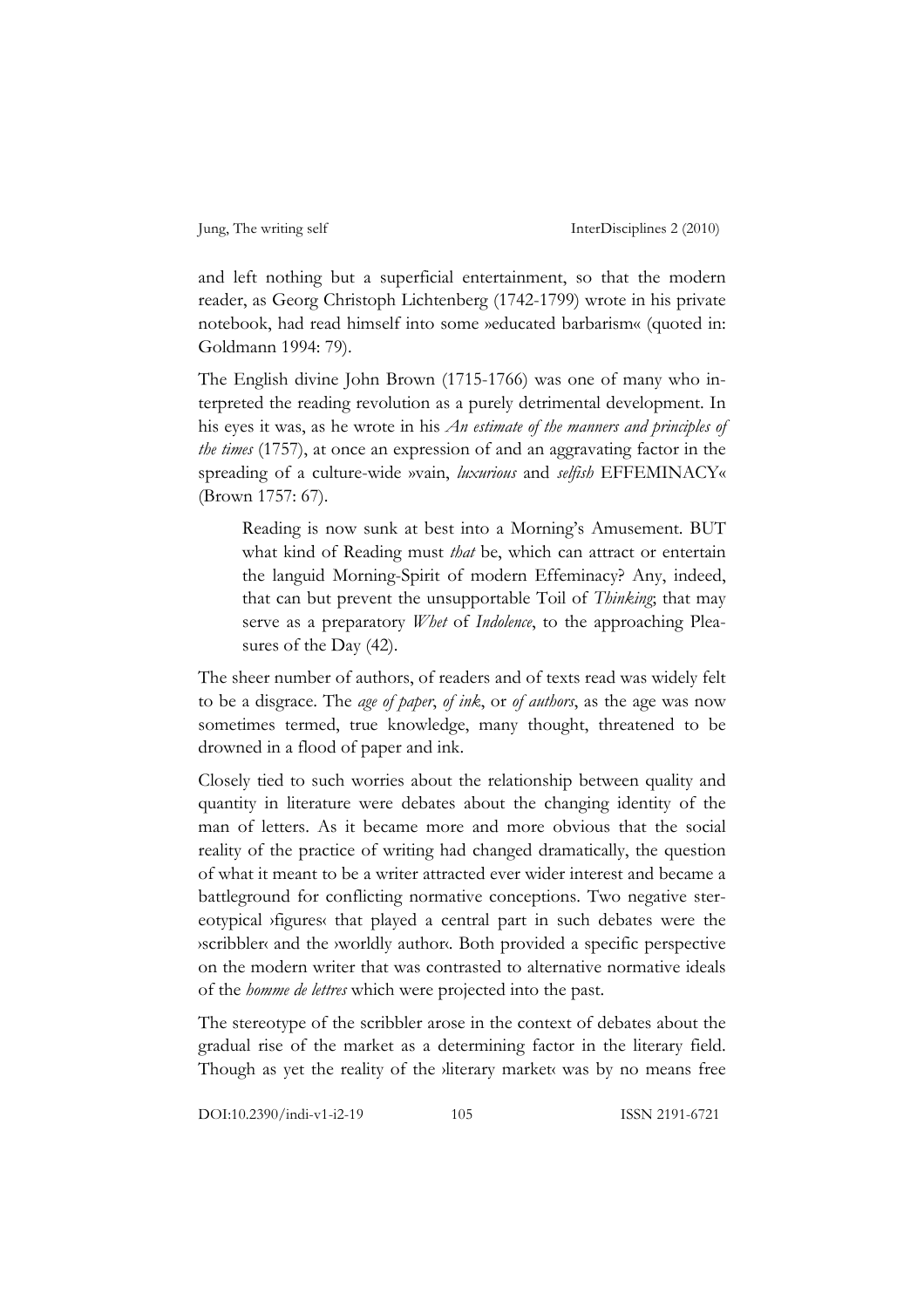from non-economic *>constraints*<sup>{</sup>, the fact that market forces became on the whole more influential than before was by many contemporaries viewed with suspicion and alarm. It was understood – and condemned – as the commodification of literature. »In opulent and commercial societies«, Adam Smith wrote in an early draft of his *Wealth of Nations*, »to think or to reason comes to be, like every other employment, a particular business«. Unter these conditions, knowledge and literature appeared as a product among others, as a form of goods that could be purchased under market conditions »in the same manner as any other commodity« (Smith 1978: 574; Rommel 2008).

Within the context of Smiths work, this was by no means meant to be a derogatory remark. Rather, his purpose was to show how even the seemingly ›sterile‹ philosopher fulfilled a useful function in society. For many others, however, putting literary work on equal rank with any other commodity had very negative connotations. The real concern that lay at the heart of this criticism was an anxiety about the diminishing status of the author. In this vein, the Presbyterian theologian Samuel Miller (1769- 1850) in his *Brief retrospect of the eighteenth century* (1803) complained that the »spirit of trade« had infected the literary world, with disastrous consequences: »It too often leads men to write, not upon a sober conviction of truth, utility, and duty, but in accommodation to the *public taste*, however depraved, and with a view to the most *advantageous sale*« (Miller 1805: III, 300).

When pecuniary emolument is the leading motive to publication, books will not only be injuriously mutliplied, but they will also be composed on the sordid calculation of obtaining the greatest number of purchasers. Hence the temptation to sacrifice virtue at the shrine of avarice. Hence the licentious and seductive character of many of those works which have had the greatest circulation in modern times, and which have produced the greatest emolument to their authors (Ibidem).

In combination with the sheer volume of literary production, this development had severely compromised the status of authorship in the modern world.

DOI:10.2390/indi-v1-i2-19 106 ISSN 2191-6721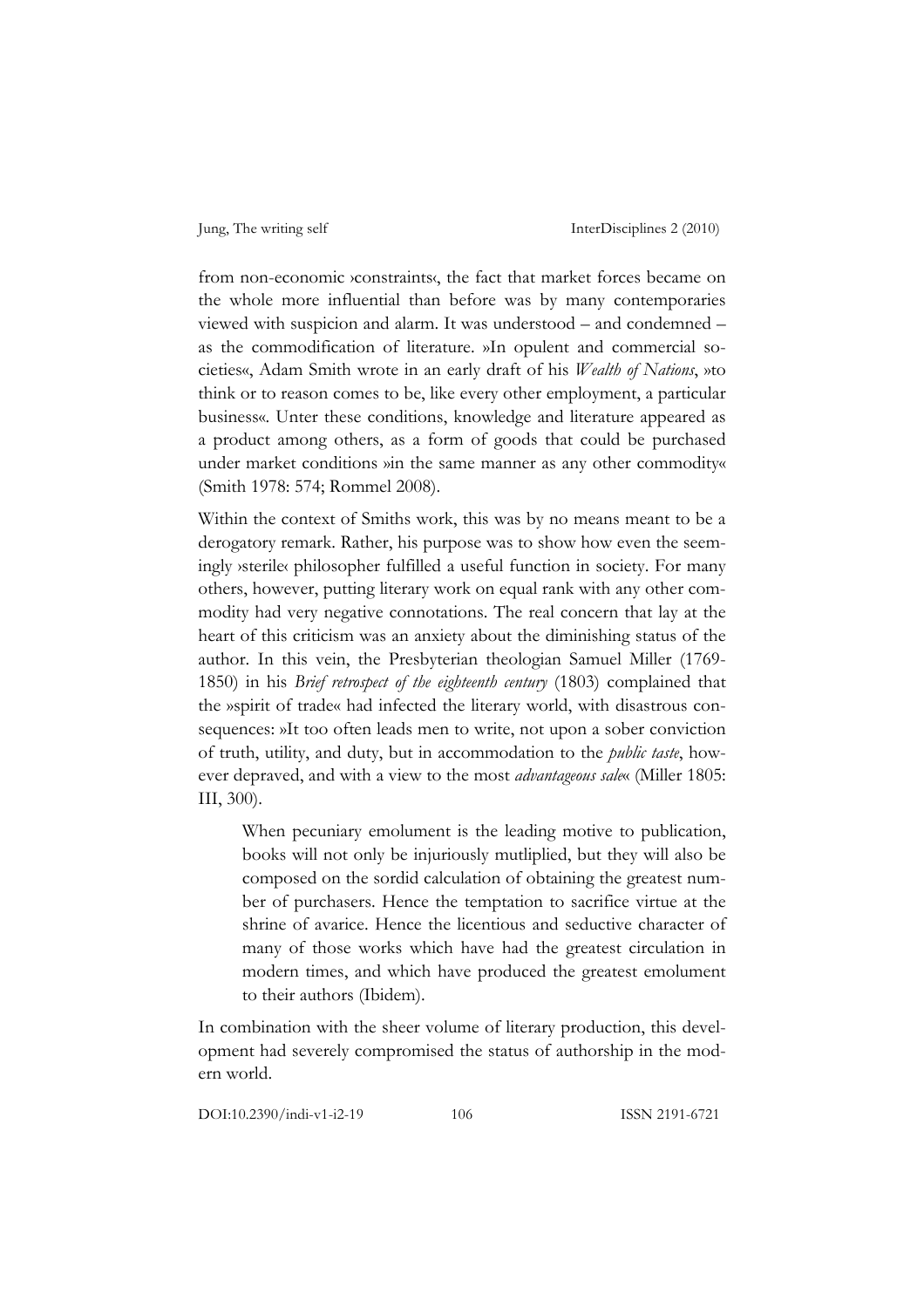From the unprecedented spirit of publication, which the eighteenth century exhibited, it has happened, as a natural consequence, that the character of the *author* has become lower in the public estimation, than it generally stood in preceding ages. Every object loses something of its value in the public esteem, in consequence of being cheap and common. Thus it has fared with the dignity of authorship. Persons of this profession have become so numerous in society; many of those who engage in it discover such a selfish and mercenary spirit; and it is found so easy a task to compile a book, that their importance has suffered a diminution in some degree corresponding with the number and worthlessness of their literary labours (Miller 1805: III, 422-423).

In this context, the figure of the author lusting for success in the literary market became a stereotype that was negatively contrasted to the *yreal*‹ author. Lengthy treatises on the nature and historical development of the *polygraphe*, *petit auteur*, *littérateur*, *Skribent, Lohnschriftsteller* or ›sordid scribbler« appeared, such as Christian Ludwig Liscow's (1701-1760) satirical *Die Vortrefflichkeit und Nohtwendigkeit der elenden Scribenten gründlich erwiesen* (1736).

The main point of critique regarding this new social figure was that under these conditions the writer could no longer afford to measure his writings only by the criteria of truth or literary beauty. Rather, he was forced to submit to the tastes and whims of the reading public, and to continually readjust both form and content of his writings to accommodate its unquenchable thirst for literary novelties. Only thus could he assert himself in the competition with the multitude of other hacks that likewise aspired to the public's attention. In this new situation, then, the worth of a literary work was nothing more than the number of readers – or more precisely: of buyers – it reached.

»Was hat der Schriftsteller zu seiner ersten Pflicht?« asked Johann Georg Heinzmann (1757-1802), who, being an author and publisher, knew the book trade from both sides, in his *Über die Pest der deutschen Literatur*.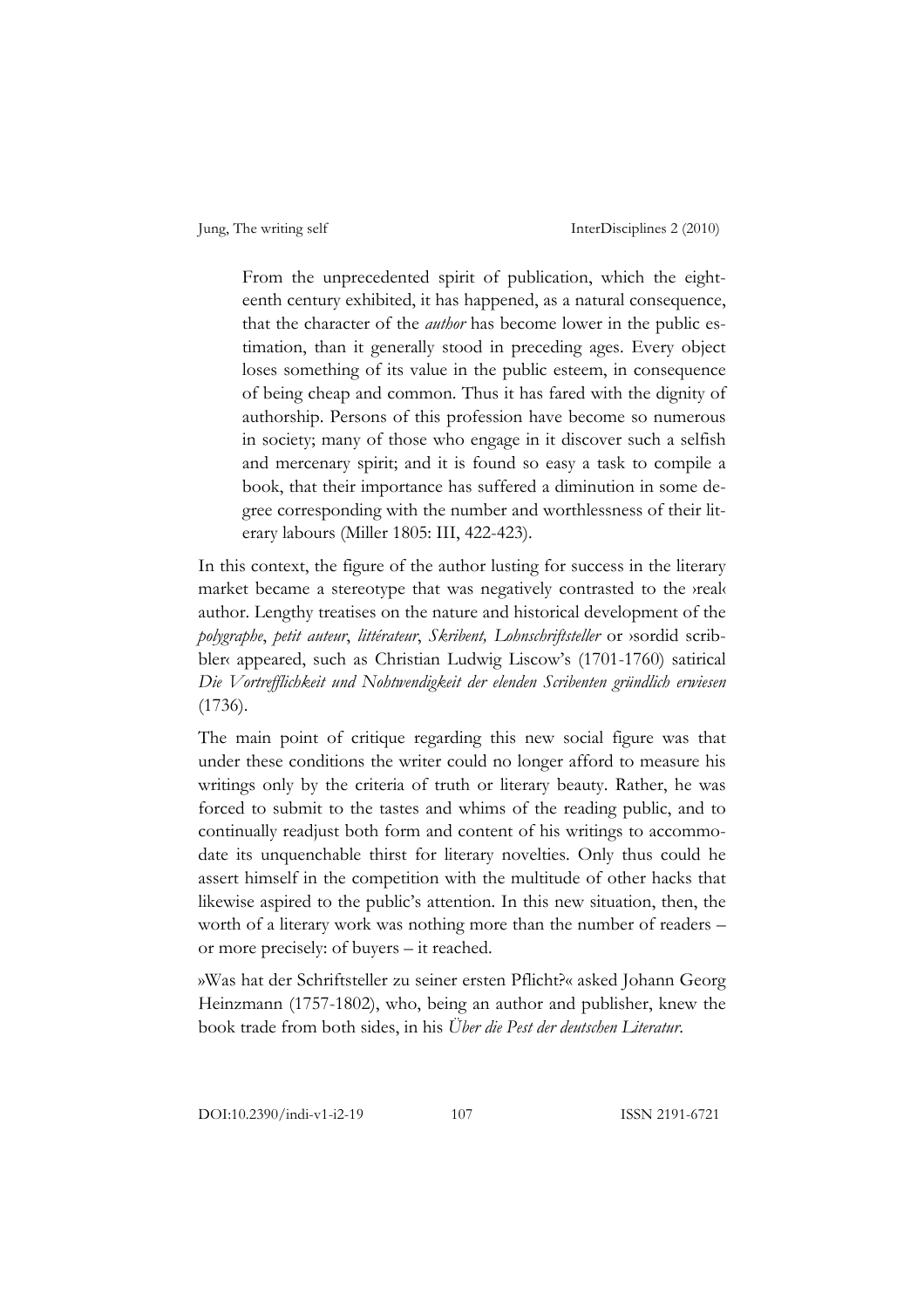Er soll den Geschmack seiner Zeitgenossen leiten, und ihr Vormünder seyn; er soll kein Sklavendiener der Mode, sondern ein freyer, gewissenhafter Mann seyn. Thut er das der Lohnschriftsteller? Schmeichelt er nicht um seines Vortheils willen der Eitelkeit, den herrschenden Sitten und Thorheiten? Ist er also nicht ein Verräther an der Menschheit, ein Giftmischer in einem geistigen Sinne (Heinzmann 1795: 161-162)?

As the figure of the scribbler figured in debates about the commodification of literature, the worldly author became the central stereotype in controversies over the author's position vis-à-vis high society. In contrast to the scribbler, however, this figure represented an aspect of the modern author's identity that was not exclusively judged negatively. On the contrary, as we have seen in the case of Duclos, many interpreted the author's integration into the circles of high society as a positive development.

One important factor in the spreading of this positive interpretation was a wealth of literature propagating a conception of the writer as an essentially social figure, knowledgeable of the ways of the world. In effect, this amounted to a strategy of self-assertion, meaning that those same authors standing in line to gain access to the inner circles of elite social life were the ones praising the virtues of the socially competent *homme de lettres*. At the centre of this re-thinking of the social role of the author there was a controversy about the interpretation of a figure that had come to be thought of as the writer *par excellence*, the *philosophe*. Whereas traditionally this term had been associated with the solitary and contemplative life of the sage, unconcerned with the world and solely interested in the eternal truths, from the beginning of the eighteenth century onwards and culminating in a general campaign in the wake of the publication of the first volumes of the *Encyclopédie*, a new notion of philosophy gained ever wider currency.

From being the ultimate outsider, the philosopher now moved into society, living in ›the world‹ as well as working to improve it (Gumbrecht & Reichardt 1985: 12-24; Schneiders 2006). Joseph Addison (1692-1719), who together with Richard Steele (1672-1729) co-edited the famous pe-

DOI:10.2390/indi-v1-i2-19 108 ISSN 2191-6721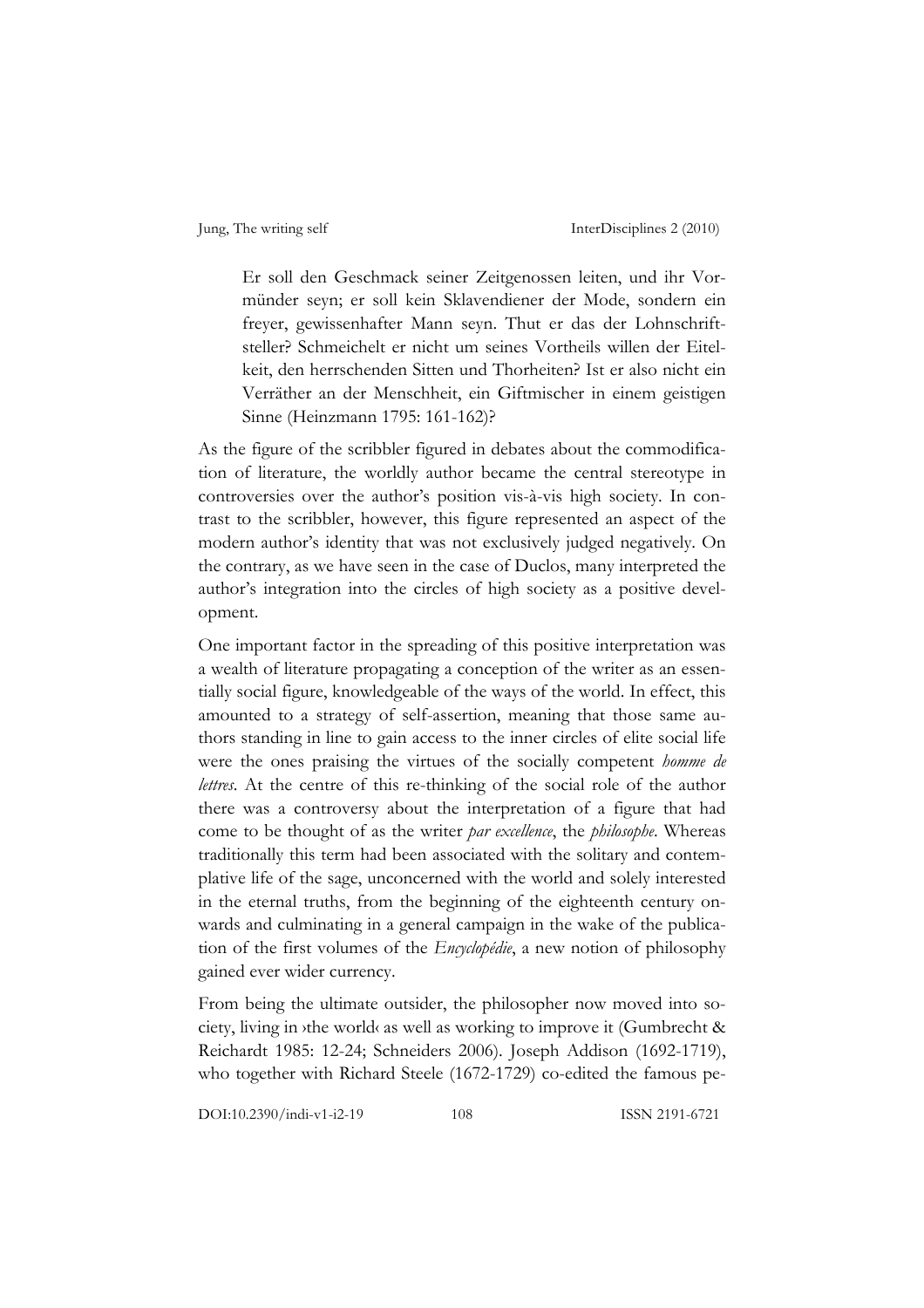riodical *The Spectator*, wrote in 1711 that he would be proud to have it said of him that he had brought philosophy »out of closets and libraries, schools and colleges, to dwell in clubs and assemblies, at tea-tables, and in coffee-houses« (Anonymous 1711). In France, in the introduction to his history of philosophy of 1737, André-François Boureau-Deslandes (1698-1757) in a similar vein stressed the differences between the real philosopher and his traditional, misanthropic, image. Certainly, history had witnessed many ›philosophers‹ that had removed themselves from social life »par des airs concertés, ou par des habits extraordinaires, ou par leurs gestes, leur ton de voix, ou par un goût continué de disputes & de crieries« (Boureau-Deslandes 1737: I, xi). These, however, were not to be misunderstood as examples of real philosophy. »La principale utilité qu'on tire de la Philosophie, c'est le bon-sens, c'est l'humanité, c'est la politesse des mœurs, c'est l'amour de la société« (I, xiii).

This line of argument, stressing the social character of the genuine philosopher, gained wide circulation when it was taken up in an anonymous pamphlet with the title *Le philosophe*, which first appeared in 1743 and would become the blueprint for the *Encyclopédie*'s article of the same title, published in 1765. Its author – probably the prominent grammarian César Chesneau Dumarsais (1676-1756) – took the argument one step further and proclaimed honour and social integrity to be the only »religion« of the modern philosopher and society the only »divinité« he recognised (Anonymous 1743: 188). In 1766, the Parisian theologian Claude-Joseph Boncerf (1724-1811) dedicated a full monograph to the issue. In a paragraph titled *Caractère du philosophe sociable*, he summarized the changes the concept of the philosopher had undergone in recent times.

Dans l'esprit de bien des gens, un Philosophe étoit, il n'y a pas encore fort longtems, un Misantrope, ou un Cynique. La Philosophie aimable qui regne à présent parmi le beau monde, a donné une autre idée du Philosophe. Non, le vrai Philosophe ne fuit point le commerce des Hommes. S'il fait vivre avec lui-même, il faut aussi vivre avec les autres. Une dureté sauvage n'est point son caractère; au contraire, ses mœurs ne respirent qu'une élégante urbanité. Il donne l'exemple de toutes les vertus sociales, & les chérit, parce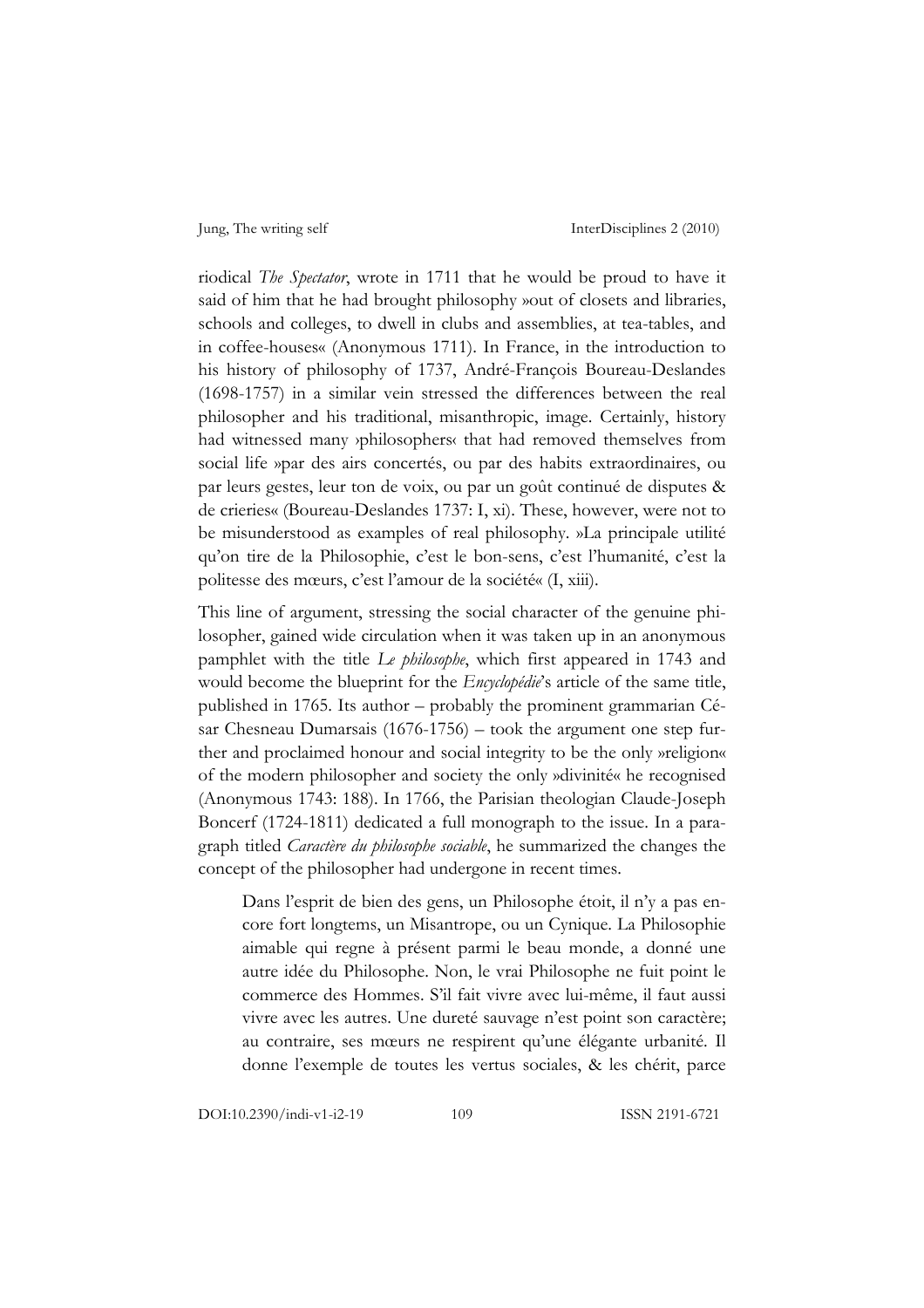qu'il connoît mieux que personne combien elles contribuent au bonheur de la Société (Boncerf 1766: 3-4).

Many – first and foremost the *philosophes* and all who sympathized with them – thus interpreted the philosopher's integration into society as a form of progress, lending practical relevance to a figure that had been absorbed in unproductive, abstract contemplation. Still, as we have seen, others held a more negative view of this process. It was felt to interfere with the philosopher's splendid isolation and his exclusive regard for the truth. Thus it was seen as detrimental to his independence from the interests and fashions of the world. An analogous argument was made with regard to the writer more generally, of which the *philosopher* was generally understood to be the highest variety.

Thus, both the scribbler and the worldly author were figures that – at least with some – evoked negative interpretations of the developments of the literary field in general and of the changing identity of the modern writer in particular. The literary market place and high society were certainly two very different social spaces. Yet in the eyes of many contemporaries they had one essential aspect in common: both were arenas of fierce competition for scarce resources in the form of financial or social capital. Therefore, both were regulated by laws and pressures that were fundamentally foreign to the literary endeavour as it had been traditionally understood. As such, they put illegitimate constraints on the author's ability to live up to his mission: to freely express truth and beauty by writing.

#### **Vincennes revisited**

Our excursion into the social and discursive context in which the controversy over the Vincennes episode took place puts us in a position to reinterpret its conflicting interpretations as a part of the contemporary controversy over the author's identity. The specific form of Rousseau's self-narration can only be understood in the context of other socially available models of authorship from which Rousseau wished to distance himself. His was essentially a counter-narrative, a mode of self-interpretation that reacted against certain conceptions of the modern author that

DOI:10.2390/indi-v1-i2-19 110 ISSN 2191-6721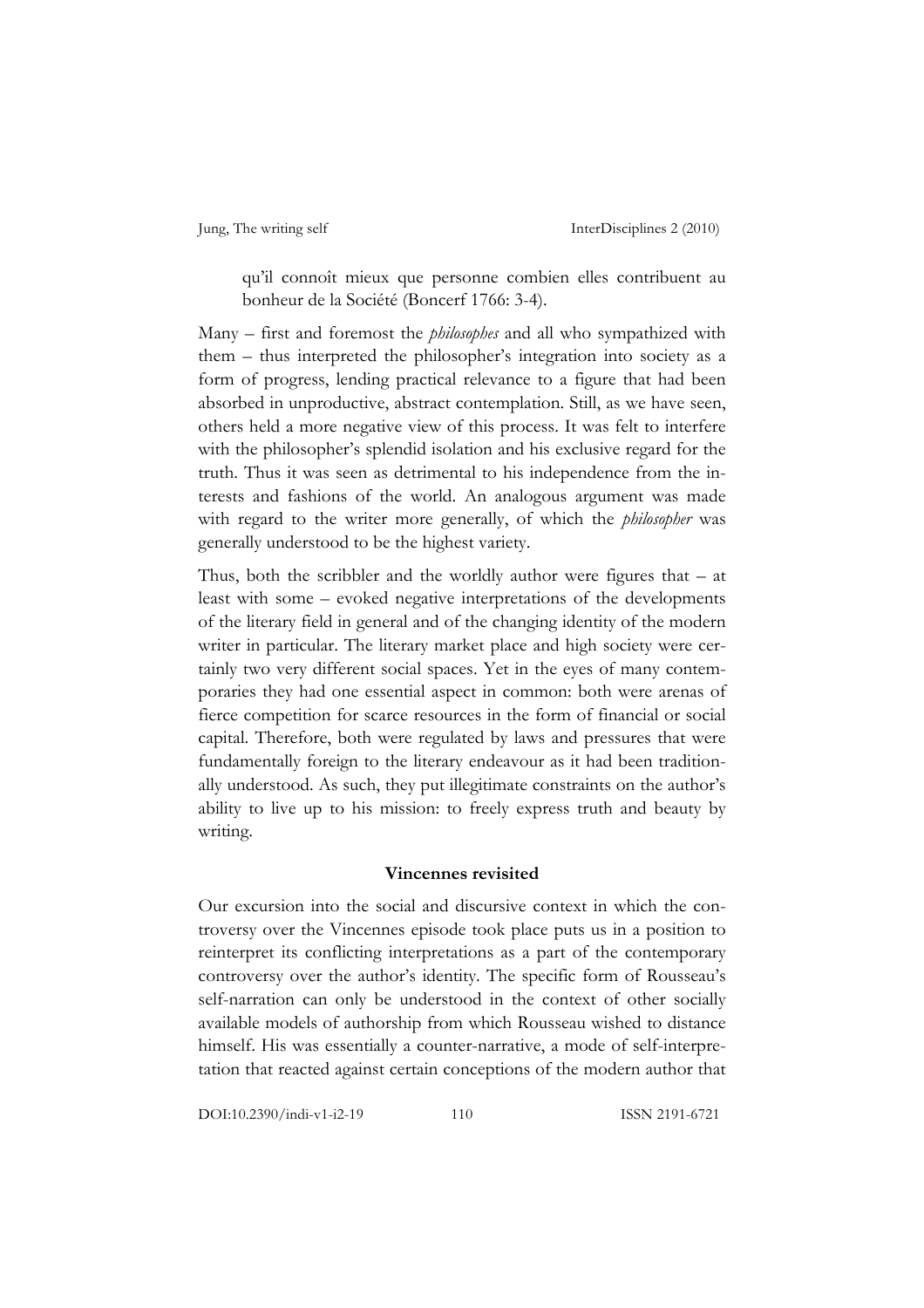understood him to be progressively subjected to the anonymous forces of the market and to the social pressure of ›society‹. As such, Rousseau's autobiographical narrative was part of a much wider array of strategies of self-presentation. By means of his conspicious varmenian« dress, his rude and vociferous rejection of any form of patronage and especially his purposefully un-polite rhetoric, he constructed a distance to society. Already on the front page of his first publication – the very discourse that had originated on the road to Vincennes – he had announced this self-interpretation by a motto taken from Ovid: »Barbarus hic ego sum quia non intelligor illis …« (Rousseau 1751).

Rousseau's self-imposed isolation was bound to scandalize those who propagated sociability one of the author's prime characteristics. Voltaire in 1755 sarcastically characterized the second discourse as a »livre contre le genre humain« and wryly added: »[o]n n'a jamais employé tant d'esprit à vouloir nous rendre bêtes« (Voltaire 1995: 300-302). Especially hurtful to Rousseau was the thinly veiled criticism articulated by his one time friend Diderot in his play *Le fils naturel*, that »l'homme de bien est dans la societé, & qu'il n'y a que le méchant qui soit seul« (Diderot 1757: 76). Rousseau was by this time habitually called »l'homme insociable« or »misanthrope« by his enemies. In his many autobiographical writings he took great pains to regain control over his own identity. Time and again he stressed that what was interpreted as misanthropy was in fact the only genuine form of philanthropy (Rousseau 1758: 54-73). In his final, unfinished, work, the *Rêveries du promeneur solitaire*, he returned to this issue, once again explaining why his resentment of society was not an expression of hatred for mankind. On the contrary, he maintained, only in his self-chosen solitude had he been able to preserve the sincere love of man that had always been his primary motivation:

Alors pour ne les pas haïr il a bien-fallu les fuir; alors, me réfugiant chez la mere commune, j'ai cherché dans ses bras à me soustraire aux atteintes de ses enfants, je suis devenu solitaire, ou, comme ils disent, insociable et misanthrope, parce que la plus sauvage solitude me paraît préférable à la société des méchans, qui ne se nourrit que de trahisons & de haine (Rousseau 1782: 204-205).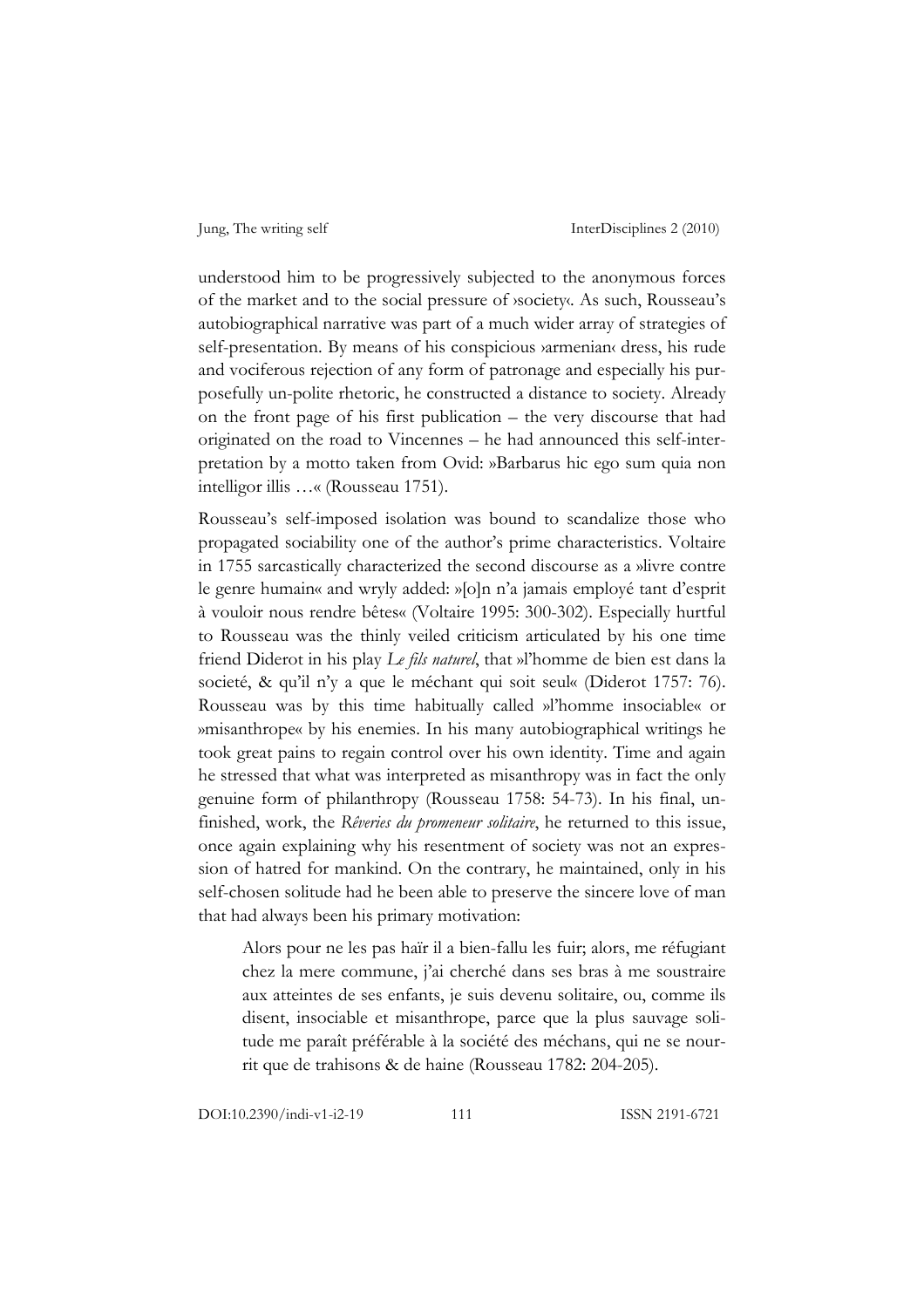In this context, his writings gained another level of significance. Rousseau's proverbial solitude was not just a rejection of ›society‹ as he understood it. It was also the precondition for his project of building an alternative form of community with his readers. In a literary world of his own fabrication, the free and open communication between virtuous souls that was made impossible by the rigid formality and dishonesty of modern society could – albeit on a purely fictional level – take place (cf. Wertheimer 1986; Konersmann 1992; Jurt 1994).

To achieve this, however, it was essential that his writings were not taken to be literary commodities, a product of his literary ambitions. Thus the central aim of his elaborate strategies of self-presentation was to make plausible that his activities as a writer were not in any sense strategic. That they had in fact, starting with the publication of his prize essay, led to social and even moderate financial success had been – so he stressed – an unfortunate side-effect of a pure impulse. In his characteristic manner of self-accusation, he was even willing to admit that the lures of this newfound fame had not failed to have their effect on his self-love (amour propre). All the same, they did not touch the real centre of his identity as an author which was based upon the sole wish – or, more precisely: the inner necessity – to give expression to an overwhelming and life changing experience.

At this point we are able to understand the central relevance of the Vincennes episode for Rousseau's self-image. As he painted the origins of his first publication as a sudden flash of inspiration, he demarcated his identity from the modern *homme de lettres* and its negative connotations. His authorship was not  $-$  in contrast to the scribbler and the worldly author – a function of his self-interest and of strategic calculation. Rather, he had become a writer despite himself: »Voilà comment lorsque j'y pensois le moins, je devins auteur presque malgré moi« (Rousseau 1792: 249). As he wrote in his *Rêveries*, he was »jetté dans la carriere littéraire par des impulsions étrangeres« (Rousseau 1782: 192-193). His writing activity was therefore to be understood not so much as a literary endeavour, but rather as a form of immediate expression, as the articulation of a higher truth.

DOI:10.2390/indi-v1-i2-19 112 ISSN 2191-6721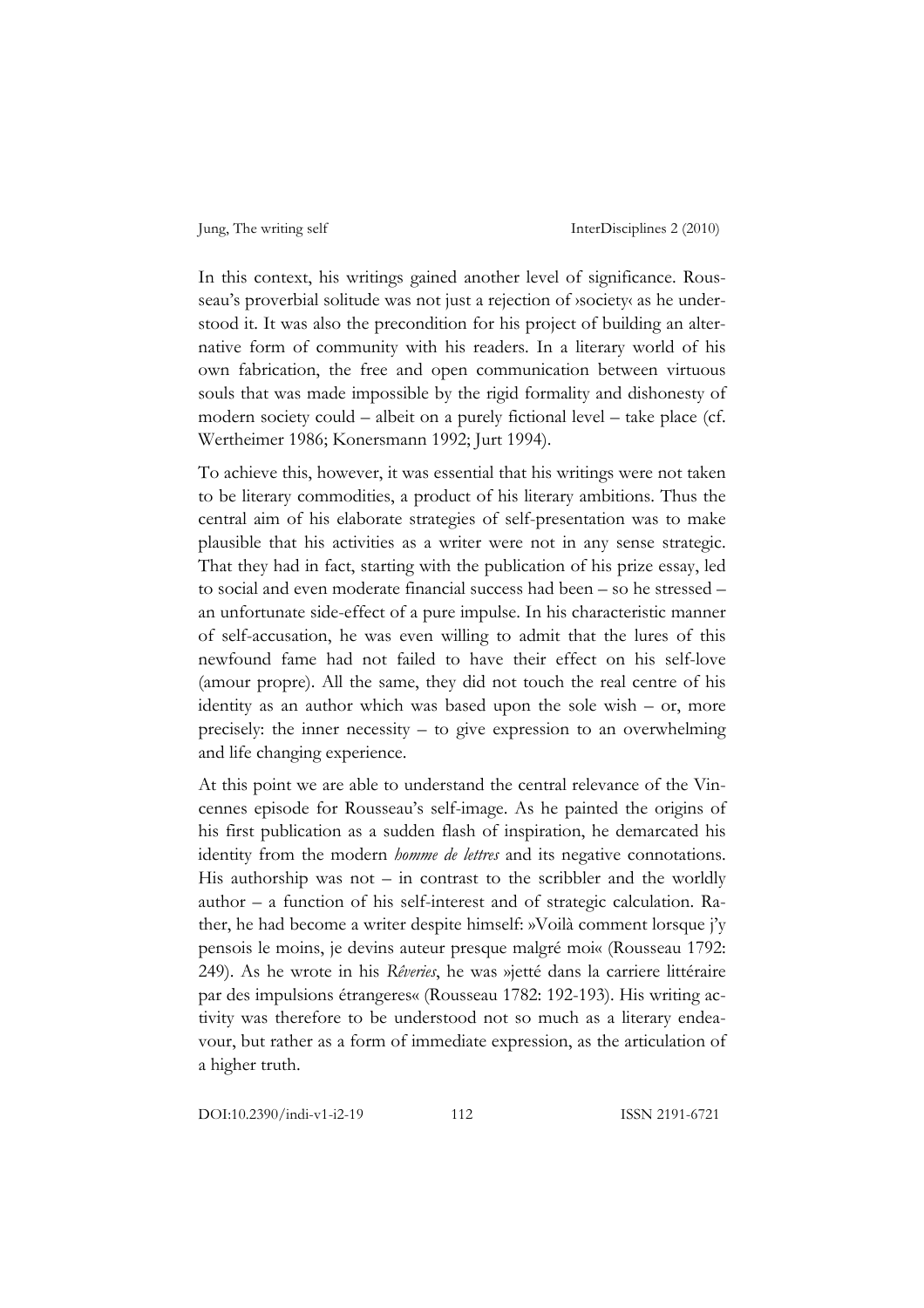This narrative had profound consequences for the complex structure of Rousseau's understanding of himself as an author. His writing self was, it had to be concluded, in a fundamental sense not his own. As far as he was himself, he was nothing but the mouthpiece of a higher power that inspired his utterances. Conversely, in as far as he thought of himself and of his own interests in the literary world, he was not properly speaking himself anymore.

It is not difficult to see that key elements of Rousseau's narrative point to an established tradition of literary self-reflection. The centrality of an experience provoked by reading is an obvious echo of the eighth book of Saint Augustine's *Confessions*, which also provided the model for Rousseau's most famous autobiographical work. Through the vocabulary with which he articulated the experience that formed the basis of his writing, Rousseau placed himself in a long tradition of inspired authorship reaching from antiquity via medieval mysticism through the aesthetics of genius and romanticism up to contemporary literature (cf. Zaiser 1995). At the same time, Rousseau's return to this tradition was more than just another instance in a long series. It would prove highly influential on future debates. Already during his lifetime Rousseau would become an exemplary figure, his name a cipher for a certain type of authorship. Especially the Vincennes episode played a key role in debates about authenticity, in which the example of Rousseau played a central part.

Although the figure of the author as the authentic voice of a higher power echoed a long tradition, it gained new relevance in view of modern developments of the literary field. It could function as a contrast, a counter-identity, against the pressing constraints of the modern literary world. It was in this vein that Josias von Hendrich (1752-1819), privy councillor in Meiningen, contrasted Rousseau and Voltaire. Like many of his contemporaries, he interpreted the two as representing two types of authorship. Whereas Voltaire typified the modern ›worldly philosopher‹, Rousseau had been solitary and shy. His rigid nature and ›apostolic‹ gravity had made it impossible for him to adjust to the forms of society. In this manner, his composure and style had marked him – against the fashionable finesse and sophistication of the *philosophes* – as an *yold* sage.

DOI:10.2390/indi-v1-i2-19 113 ISSN 2191-6721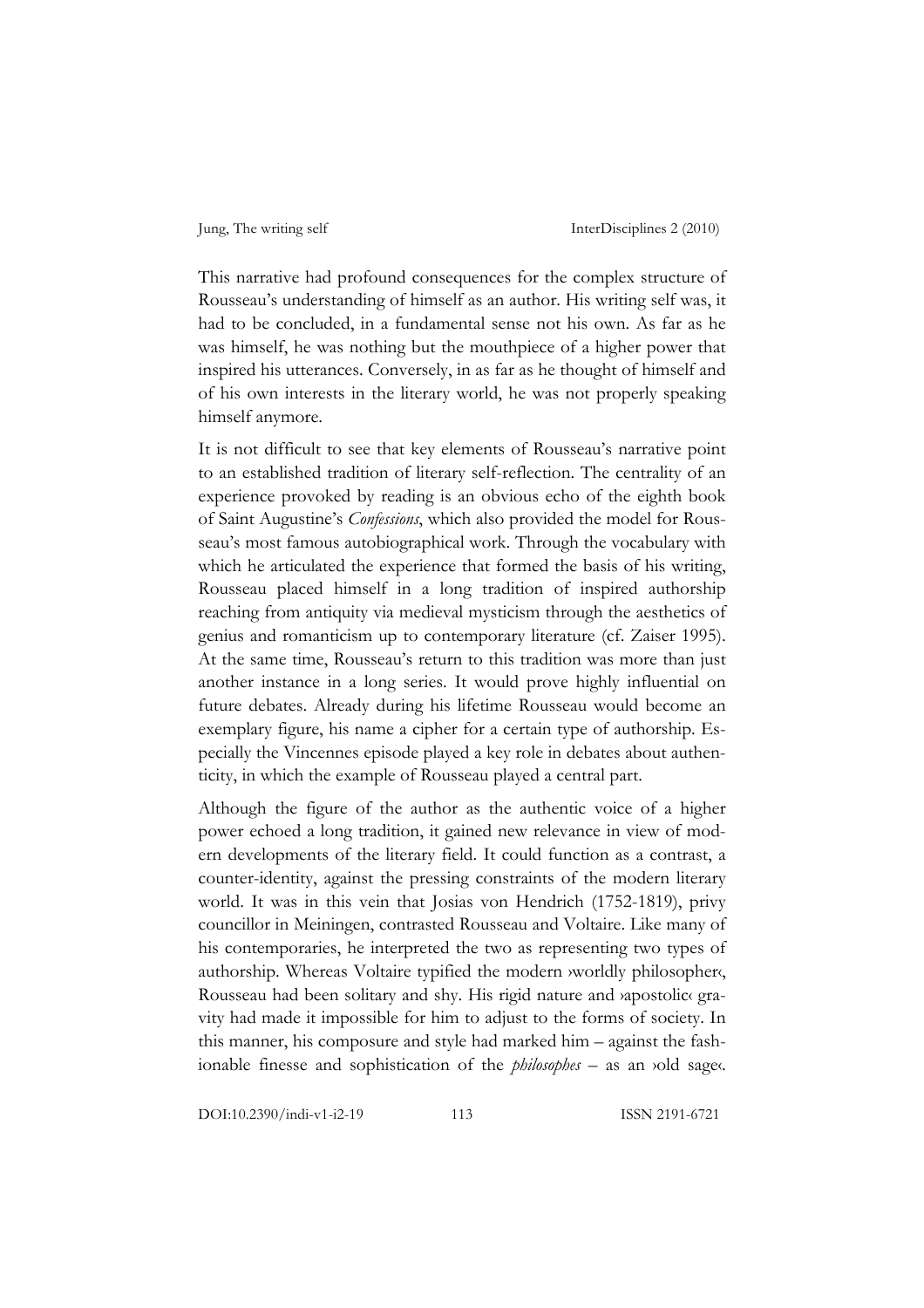Von Hendrich characterized Rousseau's peculiar style in manner and dress as well as that of his writings in a quasi-religious vocabulary of genius. The distinguishing marks of the strength of soul that had characterized the citizen of Geneva were his »tiefempfundene Sprache des Herzens, die starken originelle Züge seines Geistes, die das Gepräge der Erhabenheit und der eigenen Geistes-Stimmung ihres Urhebers tragen, und die aus seiner Einsamkeit wie aus einer überirdischen Region hervorstrahlten« (Hendrich 1797: 27-29).

By this time, such vocabulary had become widespread in the many reflections upon the identity and mission of the author that marked debates about literature since the second half of the eighteenth century. Several key literary currents like *Sturm und Drang* or Romanticism formulated new answers to the old question of the essence of writing and authorship. These were expressed in a vocabulary that at times reached quasi-religious elevation, which made Paul Bénichou speak of a *sacre de l'écrivain* (Bénichou 1985). In this process, the figure of the author as the authentic voice of a higher experience gained renewed currency. As the case of Rousseau suggests, this attempt at reinterpretation of the author's identity must at least partly be understood as a reaction to the rapid changes in the social and economic conditions of literary activity during this time. The self-image of many authors could not be conciliated with what – in view of recent developments in the literary field – many felt to be their assigned role: to be a freelance producer for a market oriented branch of industry, competing in the social arena as well as on the market, desperately trying to please *i*the public. In this context, the Rousseauian concept of authorship provided many with a way of rethinking the author in – but also: against – the modern world.

Rousseau's auto-narration thus has to be interpreted against the backdrop of this wider controversy over the identity of the author. The same is true for Diderot's opposing strategy of deflation. The significance of his alternative narration lay in the fact that it exposed Rousseau's style and ultimately his whole *persona* as nothing more than a social and literary strategy. Therefore, Morellet was right when he wrote about Diderots counter-narrative: »Ce récit, que je crois vrai, renverse et détruit toute la

DOI:10.2390/indi-v1-i2-19 114 ISSN 2191-6721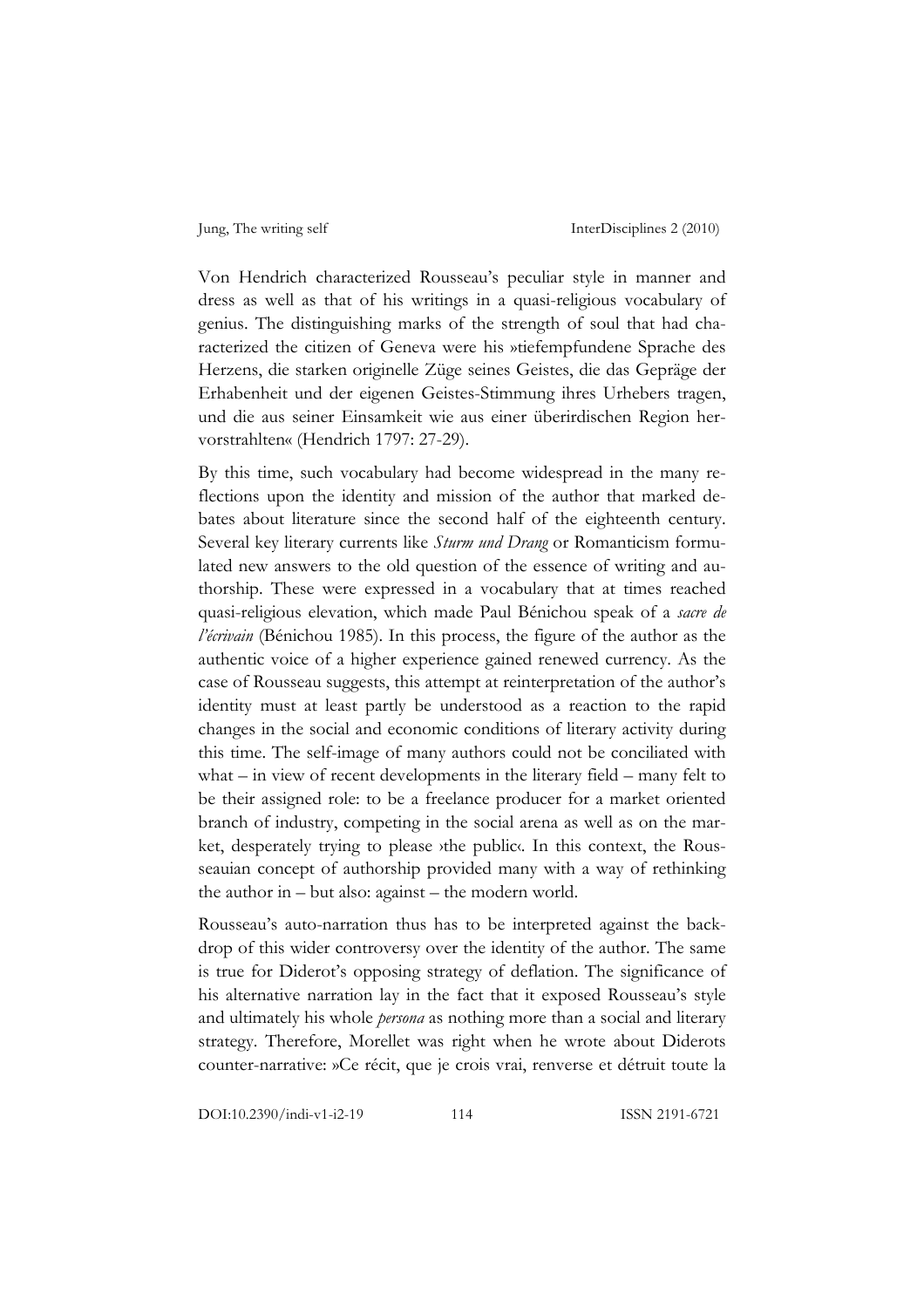narration de Jean-Jacques« (Morellet 1822: I, 119-120). Not surprisingly, this version of the anecdote would play a major role in the anti-Rousseau literature that became, in the last decades of the Old Regime, a popular literary form in its own right. From its point of view, Rousseau's proverbial *authenticity* was nothing more than a mask, an artful dissimulation in the service of popular success. Tellingly, Marmontel ended his version of the anecdote with the remark: »Ainsi dès ce moment, ajoutai-je, son rôle et son masque furent décidés«. He gave the final word to Voltaire: »Vous ne m'étonnez pas, me dit Voltaire; cet homme-là est factice de la tête aux pieds, il l'est de l'esprit et de l'ame; mais il a beau jouer tantôt le stoïcien et tantôt le cynique, il de démentira sans cesse, et son masque l'étouffera« (Marmontel 1818: I, 435).

It is important to note that in the end both sides recurred – with differing motives and in a contrary direction – to the same discursive fault line. Both Rousseau and Diderot interpreted the modern literary world as a space of competition and of strategic action. Whereas Rousseau tried to construct a concept of authorship that emphatically put this modern literary world at a distance and attempted to steer clear of its many pressures, Diderot exposed this alternative form of identity as just another strategic device in the literary arena.

#### **Conclusion**

As a conclusion, we return to the question posed in the introduction: to which extent may modern perspectives on the self – understanding the individual's identity as a result of hybrid, conflicting and historically changing forms of subjectification that are neither fixed nor unified, but rather present an object of continuous construction through a number of practices – shed new light on historical processes? The answer seems to be that even though the story resulting from the application of this new perspective may not be new in every respect, our interpretation is indeed enriched by focussing on the four major dimensions of subjectification mentioned in the introduction. As an analytical concept, it has proven to provide a fruitful way to overcome the traditional opposition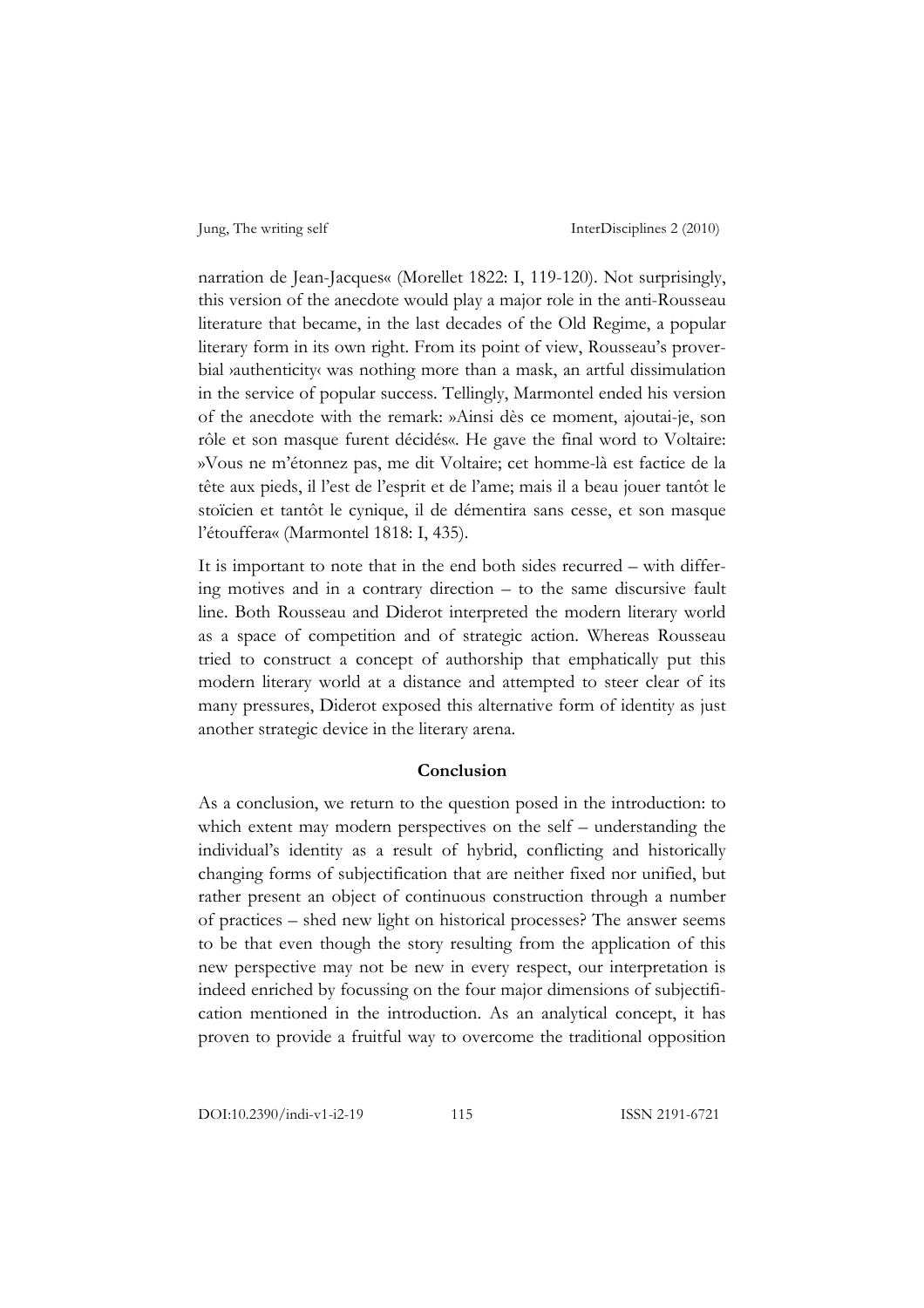between individual agency and social structures and integrate both aspects into a single model.

From this point of view, the episode at Vincennes proved to be less of a story (true or not) about an exceptional individual and his battle with the constraints of society than a key moment in the history of changing forms of subjectification, of changing models of what it *means* to be an individual. It could be shown that Rousseau's identity was not in any meaningful sense a fixed, given entity. Rather, it must be understood as an arena of conflicting interpretations, of which Rousseau's own selfnarration being just one of many. His autobiography was thus part of a wide range of practices by way of which Rousseau attempted to construct a certain form of the self. The result of this struggle between conflicting interpretations was by no means a unified, self-sufficient or selftransparent identity. Rather, the concept of the self as the authentic voice of an overwhelming inspiration, as it emerged in the second half of the eighteenth century, was essentially hybrid. It contained major inner tensions that surfaced whenever it became an object of reflection. This was a form of selfhood which could only become itself through an absolute disregard for its own self-interest and which could only become autonomous by the total submission to a higher truth that it could in no way claim as its own.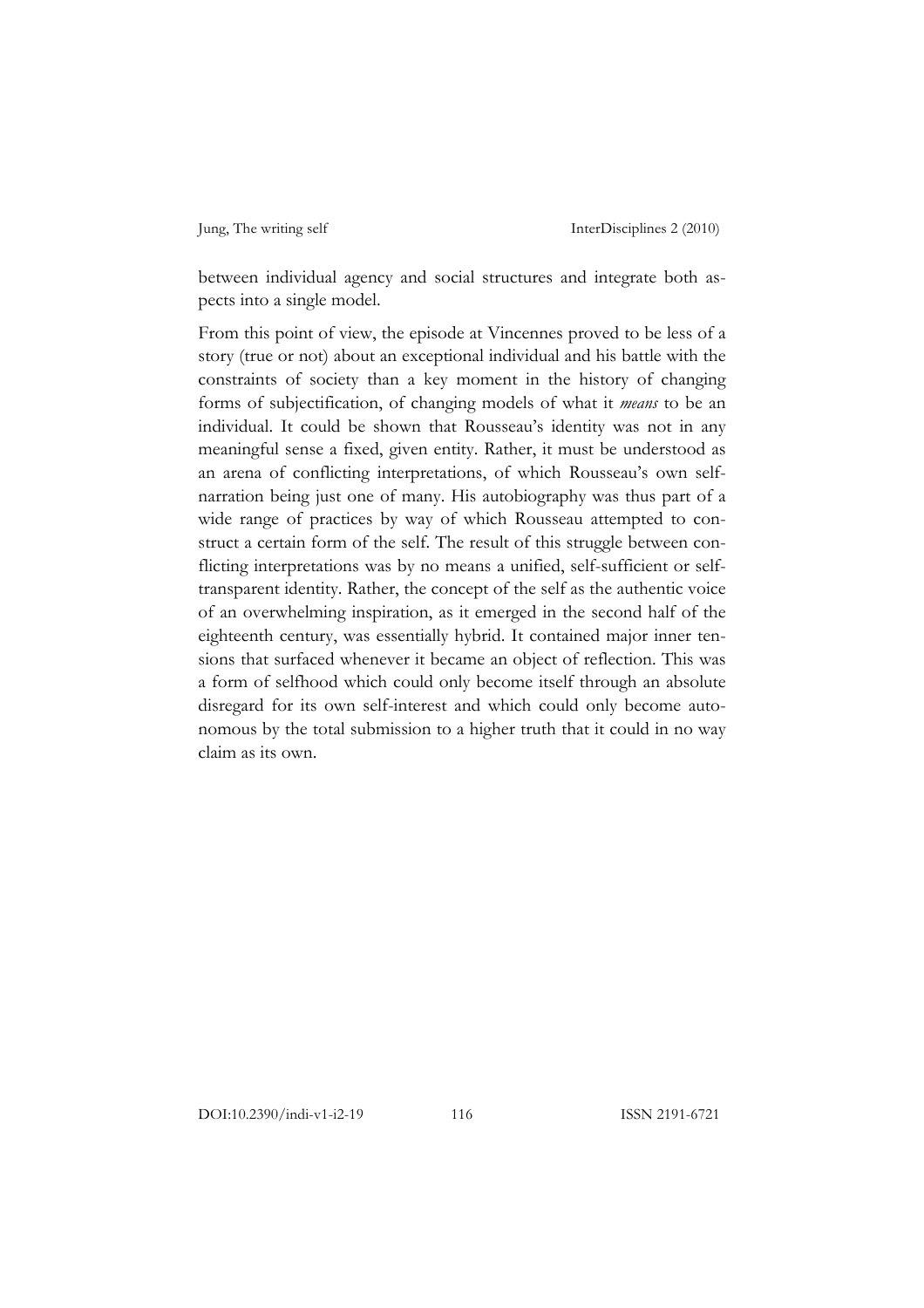#### **References**

Anonymous [Addison, Joseph] 1711: *The Spectator.* No. 10, Monday, March 12th

- Anonymous [César Chesneau Dumarsais?] 1743: Le Philosophe. *Nouvelles libertés de penser*. [Paris]: 173-204
- D'Alembert, Jean le Rond 1760: Essai sur la Société des gens de lettres et des grands, sur la réputation, sur les mécenes, & sur les récompenses littéraires. *Mélanges de littérature, d'histoire, et de philosophie*. New ed. Amsterdam: 321-407
- Bachman-Medick, Doris 2009: *Cultural turns. Neuorientierungen in den Kulturwissenschaften*. 3rd ed. Reinbeck
- Baillet, Adrien 1685: *Jugemens des sçavans sur les principaux ouvrages des auteurs*. 4 vols. Paris
- Bénichou, Paul 1985: *Le sacre de l'écrivain, 1750-1830. Essai sur l'avènement d'un pouvoir spirituel laïque dans la France moderne*. 2nd ed. Paris
- Boncerf, Claude-Joseph 1766: *Le vrai philosophe, ou: L'usage de la philosophie, relativement à la société civile, à la vérité & à la vertu*. Amsterdam
- Boureau-Deslandes, André François 1737: *Histoire critique de la philosophie*. 3 vols. Amsterdam
- Brown, John 1757: *An estimate of the manners and principles of the times*. 5<sup>th</sup> ed. London
- Caraccioli, Louis Antoine de 1777: *Paris, le modèle des nations étrangères, ou : L'Europe Françoise*. Venice
- Carlyle, Thomas 1840: *On heroes, hero-worship and the heroic in history*. London.
- Chartier, Roger 1996: L'homme de lettres. *L'homme des lumières.* Paris, edited by Michel Vovelle and Daniel Arasse: 159-209
- Darnton, Robert 1971: The High Enlightenment and the Low-Life of Literature in Pre-Revolutionary France. *Past and Present* (51): 81-115
- Darnton, Robert 1984: *The great cat massacre and other episodes in French cultural history*. New York
- Darnton, Robert 2003: *George Washington's false teeth. An unconventional guide to the Eighteenth Century*. New York.

DOI:10.2390/indi-v1-i2-19 117 ISSN 2191-6721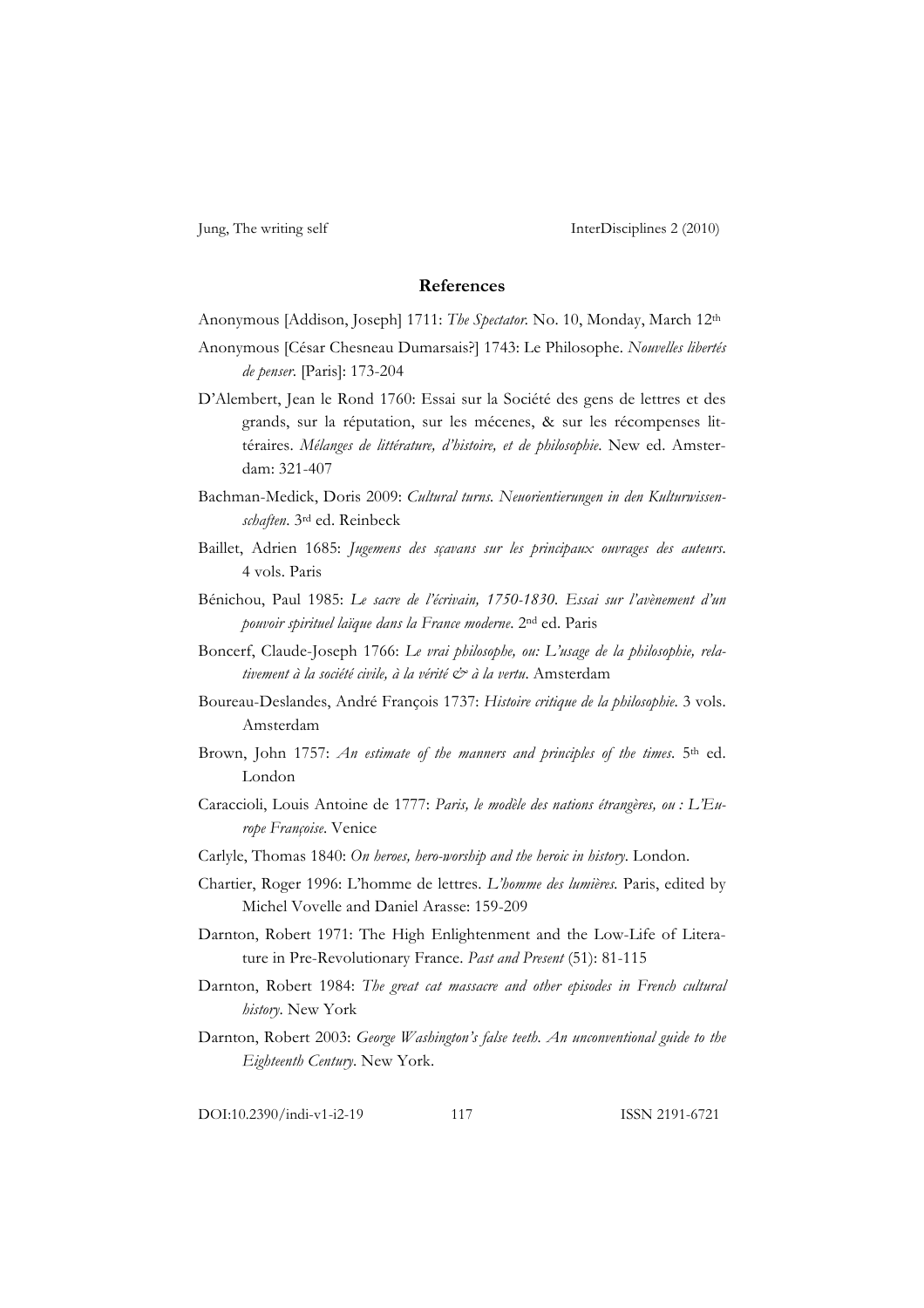Diderot, Denis 1757: *Le fils naturel, ou: Les épreuves de la vertu*. Amsterdam

- Diderot, Denis 1782: *Essai sur les règnes de Claude et de Néron, et sur les moeurs et les écrits de Séneque*. 2nd ed. 2 vols. London
- Duclos, Charles Pinot 1752: *Considérations sur les mœurs de ce siécle*. 2nd rev. ed. Amsterdam
- Engelsing, Rolf 1974: *Der Bürger als Leser. Lesergeschichte in Deutschland 1500-1800*. Stuttgart
- Goetsch, Paul 1994: Einleitung. Zur Bewertung von Lesen und Schreiben im 17. und 18. Jahrhundert. *Lesen und Schreiben im 17. und 18. Jahrhundert*. *Studien zu ihrer Bewertung in Deutschland, England, Frankreich.* Tübingen, edited by idem: 1-23
- Goldmann, Stefan 1994: Lesen, Schreiben und das topische Denken bei Georg Christoph Lichtenberg. *Lesen und Schreiben im 17. und 18. Jahrhundert*. *Studien zu ihrer Bewertung in Deutschland, England, Frankreich.* Tübingen, edited by Paul Goetsch: 79-90
- Grimm, Friedrich Melchior 1829/1830: Lettre sur J.-J. Rousseau, adressée à un prince d'Allemagne. Juin 1776. *Correspondance littéraire*. Paris, vol. IX: 138- 146
- Gumbrecht, Hans Ulrich and Rolf Reichardt 1985: Philosophe, Philosophie. *Handbuch politisch-sozialer Grundbegriffe in Frankreich 1680-1820.* Munich, edited by Rolf Reichardt et al., vol. III, 7-88
- Headrick, Daniel R. 2000: *When information came of age. Technologies of knowledge in the age of reason and revolution, 1700-1850*. Oxford
- Heinzmann, Johann Georg 1795: *Über die Pest der deutschen Literatur. Appel an meine Nation*. Bern
- Hendrich, Franz Josias von 1797: *Ueber den Geist des Zeitalters und die Gewalt der öffenlichen Meynung*. [Leipzig]
- Hulliung, Mark 1994: *The autocritique of Enlightenment. Rousseau and the philosophes*. Cambridge/Mass.
- Jurt, Joseph 1994: Lesen und Schreiben bei Rousseau. *Lesen und Schreiben im 17. und 18. Jahrhundert*. *Studien zu ihrer Bewertung in Deutschland, England, Frankreich.* Tübingen, edited by Paul Goetsch: 241-250

DOI:10.2390/indi-v1-i2-19 118 ISSN 2191-6721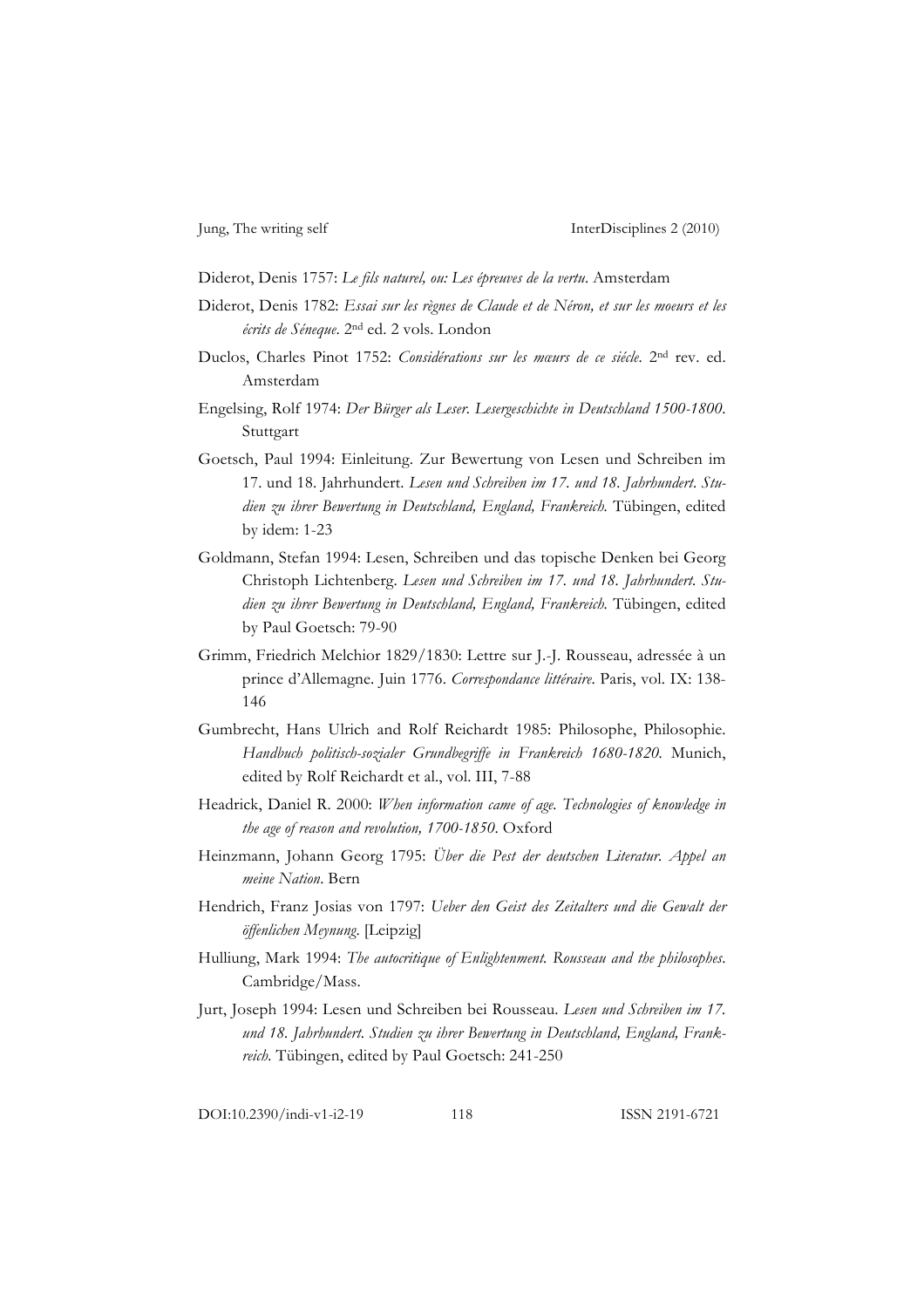- Konersmann, Ralf 1992: Zeichensprache: Wahrheit und Wahrhaftigkeit bei Rousseau. *Deutsche Vierteljahrsschrift für Literaturwissenschaft und Geistesgeschichte* (66): 225-252
- Kreuzer, Helmut 1977: Gefährliche Lesesucht. Bemerkungen zu politischer Literaturkritik im ausgehenden 18. Jahrhundert. *Leser und Lesen im 18. Jahrhundert. Beiträge zur Geschichte der Literatur und der Kunst des 18. Jahrhunderts*. Heidelberg, edited by Rainer Gruenter, vol. I: 62-75
- Lilti, Antoine 2005: Sociabilité et mondanité. Les hommes de lettres dans les salons parisiens au XVIIIe siècle. *French Historical Studies* (28): 415-445
- Liscow, Christian Ludwig 1806: Die Vortrefflichkeit und Nohtwendigkeit der elenden Scribenten gründlich erwiesen, *Schriften*. Berlin, by idem, vol. III: 3-138
- Marmontel, Jean-François 1818: Mémoires d'un père pour servir à l'instruction de ses enfants. *Œuvres complètes*. 2 vols. Paris
- Melton, James van Horn 2001: *The rise of the public in enlightenment Europe*. Cambridge
- Miller, Samuel 1805: *A brief retrospect of the eighteenth century*. 3 vols. London
- Morellet, André 1822: Mémoires inédits de l'abbé Morellet de l'Académie française, sur le dix-huitième siècle et sur la Révolution. 2nd ed. 2 vols. Paris
- Pfister, Laurent 2010: Author and work in the French print privileges system. Some milestones. *Privilege and property. Essays on the history of copyright*. Cambridge, edited by Ronan Deazly et al.: 115-136
- Raven, James 1992: *Judging new wealth. Popular publishing and responses to commerce in England, 1750-1800*. Oxford
- Reckwitz, Andreas 2008: *Subjekt*. Bielefeld
- Roche, Daniel 1988: *Les républicains des lettres. Gens de culture et Lumières au XVIIIe siècle*. Paris
- Rousseau, Jean-Jacques 1751: *Discours qui a remporté le prix à l'Academie de Dijon en l'année 1750*. Geneva

DOI:10.2390/indi-v1-i2-19 119 ISSN 2191-6721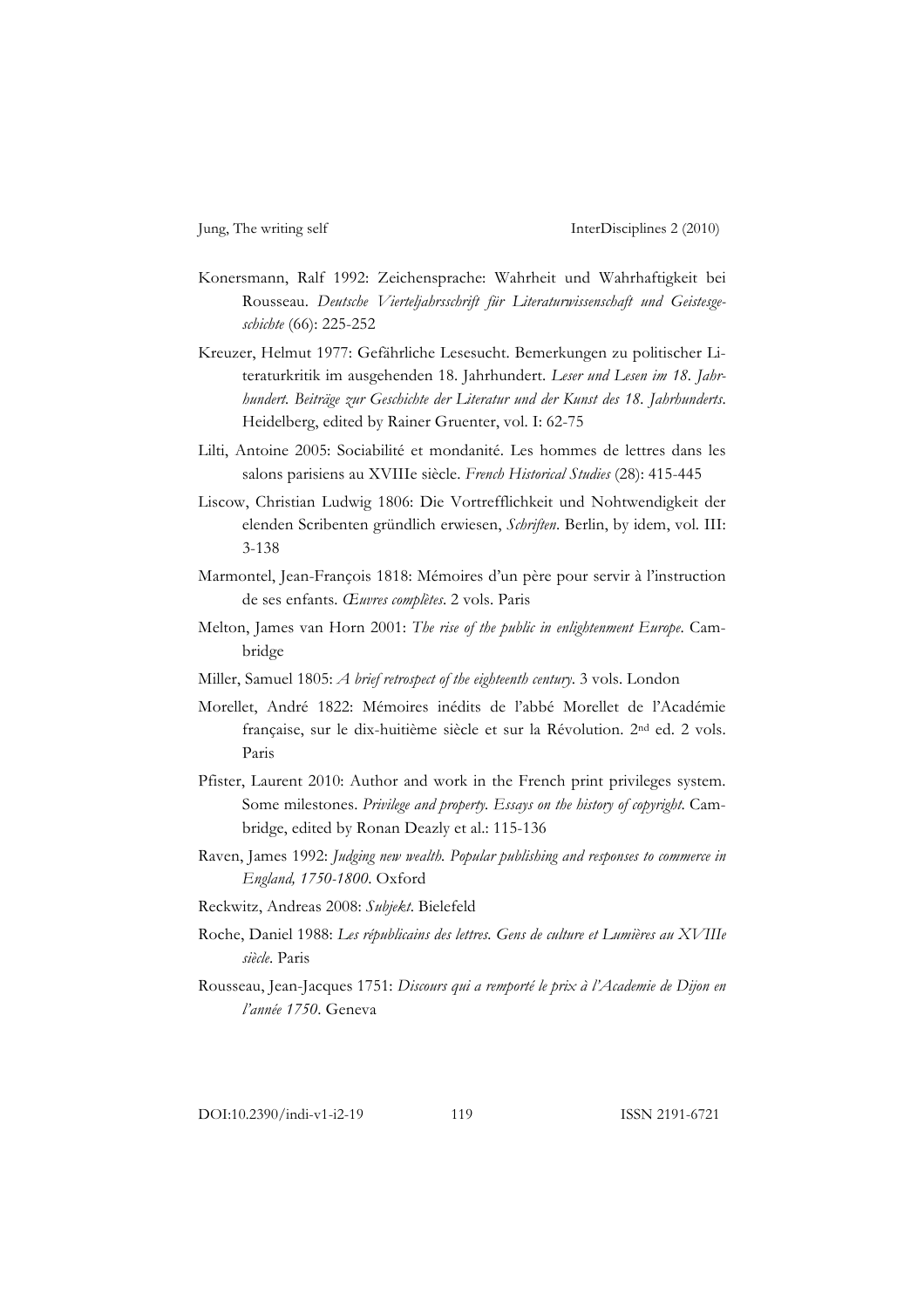- Rousseau, Jean-Jacques 1758: *À Mr. d'Alembert … sur son article Genève dans le VIIme volume de l'Encyclopédie et particulièrement sur le projet d'établir un théâtre de comédie en cette ville*. Amsterdam
- Rousseau, Jean-Jacques 1782: Les rêveries du promeneur solitaire. *Les confessions. Suivies des rêveries du promeneur solitaire*. Geneva, by Jean-Jacques Rousseau: 1-298
- Rousseau, Jean-Jacques 1789: *Seconde partie des confessions*. 2 vols. Geneva
- Rousseau, Jean-Jacques 1792: Quatre lettres à Monsieur le président de Malesherbes. Contenant le vrai tableau de mon caractere & les vrais motifs de toute ma conduite (1762). *Collection complète des œuvres*. Geneva, vol. XII: 241-265
- Rommel, Thomas 2008: Der Wohlstand der Autoren. Zur Interdependez von Ökonomie und Literatur bei Adam Smith. *Das achtzehnte Jahrhundert* (32) Issue 2: 186-197
- Saunders, David 1992: *Authorship and Copyright*. London
- Schneiders, Werner 2006: Concepts of philosophy. *The Cambridge history of eighteenth-century philosophy*. New York, edited by Knut Haakonssen, vol. I: 26-44
- Smith, Adam 1978: Early draft of part of <sup>y</sup>The Wealth of Nations. *The Glasgow* edition of the works and correspondence of Adam Smith. Vol. 5: Lectures on juris*prudence*. Oxford, edited by Ronald L. Meek: 562-581
- Smith, Pamela H. and Benjamin Schmidt 2007: Introduction. *Making knowledge in Early Modern Europe. Practices, objects, and texts, 1400-1800*. Chicago, edited by idem: 1-16
- Spencer, Herbert 1874: *The study of sociology*. New York
- Starobinski, Jean 1980: Rousseau und die Niedergangsthematik. Einige Bemerkungen zur Prosopopöie des Fabricius. *Niedergang. Studien zu einem geschichtlichen Thema*. Stuttgart, edited by Reinhart Koselleck and Paul Widmer: 172-190
- Sturma, Dieter 2001: *Jean-Jacques Rousseau*, Munich
- Tente, Ludwig 1974: *Die Polemik um den ersten Discours von Rousseau in Frankreich und Deutschland*. 3 vols. Kiel

DOI:10.2390/indi-v1-i2-19 120 ISSN 2191-6721